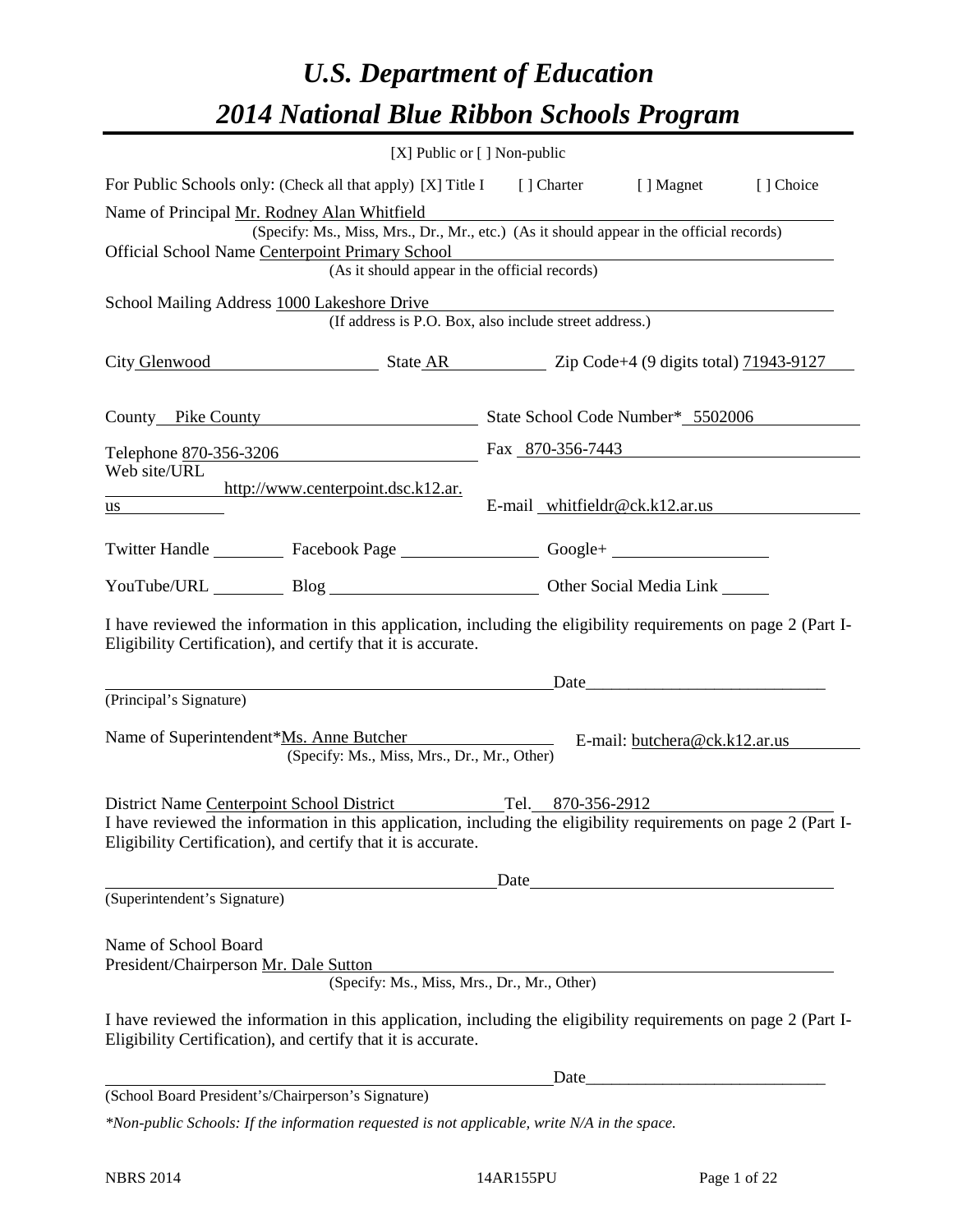## **Include this page in the school's application as page 2.**

The signatures on the first page of this application (cover page) certify that each of the statements below concerning the school's eligibility and compliance with U.S. Department of Education, Office for Civil Rights (OCR) requirements is true and correct.

- 1. The school configuration includes one or more of grades K-12. (Schools on the same campus with one principal, even a K-12 school, must apply as an entire school.)
- 2. The school has made its Annual Measurable Objectives (AMOs) or Adequate Yearly Progress (AYP) each year for the past two years and has not been identified by the state as "persistently dangerous" within the last two years.
- 3. To meet final eligibility, a public school must meet the state's AMOs or AYP requirements in the 2013-2014 school year and be certified by the state representative. Any status appeals must be resolved at least two weeks before the awards ceremony for the school to receive the award.
- 4. If the school includes grades 7 or higher, the school must have foreign language as a part of its curriculum.
- 5. The school has been in existence for five full years, that is, from at least September 2008 and each tested grade must have been part of the school for the past three years.
- 6. The nominated school has not received the National Blue Ribbon Schools award in the past five years: 2009, 2010, 2011, 2012, or 2013.
- 7. The nominated school has no history of testing irregularities, nor have charges of irregularities been brought against the school at the time of nomination. The U.S. Department of Education reserves the right to disqualify a school's application and/or rescind a school's award if irregularities are later discovered and proven by the state.
- 8. The nominated school or district is not refusing Office of Civil Rights (OCR) access to information necessary to investigate a civil rights complaint or to conduct a district-wide compliance review.
- 9. The OCR has not issued a violation letter of findings to the school district concluding that the nominated school or the district as a whole has violated one or more of the civil rights statutes. A violation letter of findings will not be considered outstanding if OCR has accepted a corrective action plan from the district to remedy the violation.
- 10. The U.S. Department of Justice does not have a pending suit alleging that the nominated school or the school district as a whole has violated one or more of the civil rights statutes or the Constitution's equal protection clause.
- 11. There are no findings of violations of the Individuals with Disabilities Education Act in a U.S. Department of Education monitoring report that apply to the school or school district in question; or if there are such findings, the state or district has corrected, or agreed to correct, the findings.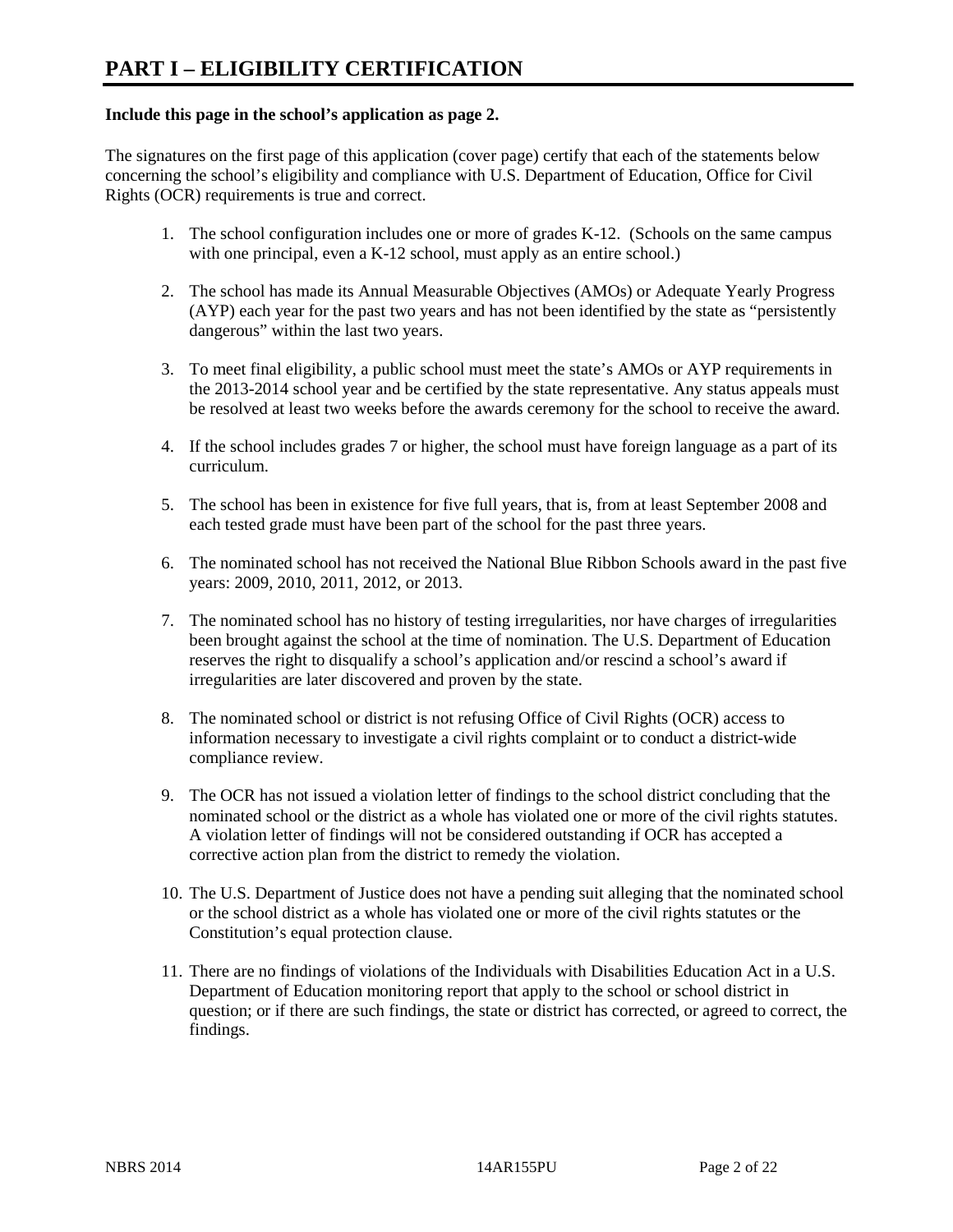# **PART II - DEMOGRAPHIC DATA**

#### **All data are the most recent year available.**

**DISTRICT** (Question 1 is not applicable to non-public schools)

| -1. | Number of schools in the district<br>(per district designation): | $\geq$ Elementary schools (includes K-8)<br>0 Middle/Junior high schools<br>1 High schools<br>$0 K-12$ schools |
|-----|------------------------------------------------------------------|----------------------------------------------------------------------------------------------------------------|
|     |                                                                  |                                                                                                                |

3 TOTAL

**SCHOOL** (To be completed by all schools)

- 2. Category that best describes the area where the school is located:
	- [] Urban or large central city
	- [ ] Suburban with characteristics typical of an urban area
	- [ ] Suburban
	- [X] Small city or town in a rural area
	- [ ] Rural
- 3. 2 Number of years the principal has been in her/his position at this school.
- 4. Number of students as of October 1 enrolled at each grade level or its equivalent in applying school:

| Grade                           | # of         | # of Females | <b>Grade Total</b> |
|---------------------------------|--------------|--------------|--------------------|
|                                 | <b>Males</b> |              |                    |
| <b>PreK</b>                     | 5            | 10           | 15                 |
| K                               | 40           | 38           | 78                 |
| $\mathbf{1}$                    | 35           | 42           | 77                 |
| $\boldsymbol{2}$                | 36           | 29           | 65                 |
| 3                               | 35           | 37           | 72                 |
| 4                               | 0            | 0            | $\theta$           |
| 5                               | 0            | $\Omega$     | 0                  |
| 6                               | 0            | 0            | 0                  |
| 7                               | 0            | 0            | 0                  |
| 8                               | 0            | 0            | 0                  |
| 9                               | 0            | 0            | 0                  |
| 10                              | 0            | 0            | 0                  |
| 11                              | 0            | 0            | 0                  |
| 12                              | 0            | $\Omega$     | 0                  |
| <b>Total</b><br><b>Students</b> | 151          | 156          | 307                |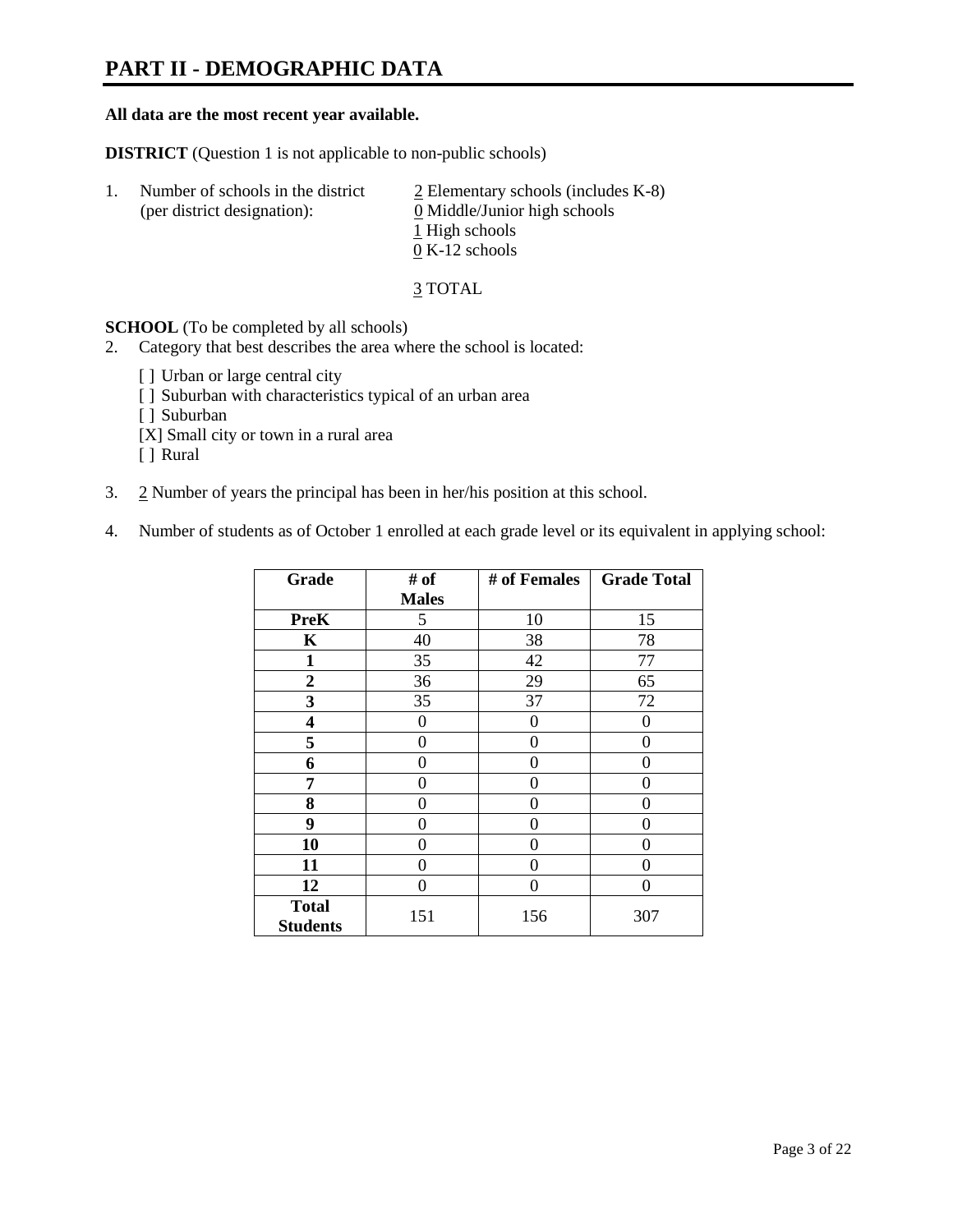the school: 1 % Asian

5. Racial/ethnic composition of  $1\%$  American Indian or Alaska Native 1 % Black or African American 17 % Hispanic or Latino 0 % Native Hawaiian or Other Pacific Islander 80 % White 0 % Two or more races **100 % Total** 

(Only these seven standard categories should be used to report the racial/ethnic composition of your school. The Final Guidance on Maintaining, Collecting, and Reporting Racial and Ethnic Data to the U.S. Department of Education published in the October 19, 2007 *Federal Register* provides definitions for each of the seven categories.)

6. Student turnover, or mobility rate, during the 2012 - 2013 year: 14%

This rate should be calculated using the grid below. The answer to (6) is the mobility rate.

| <b>Steps For Determining Mobility Rate</b>         | Answer |
|----------------------------------------------------|--------|
| (1) Number of students who transferred to          |        |
| the school after October 1, 2012 until the         | 27     |
| end of the school year                             |        |
| (2) Number of students who transferred             |        |
| <i>from</i> the school after October 1, 2012 until | 14     |
| the end of the 2012-2013 school year               |        |
| (3) Total of all transferred students [sum of      | 41     |
| rows $(1)$ and $(2)$ ]                             |        |
| (4) Total number of students in the school as      | 292    |
| of October 1                                       |        |
| $(5)$ Total transferred students in row $(3)$      | 0.140  |
| divided by total students in row (4)               |        |
| $(6)$ Amount in row $(5)$ multiplied by 100        | 14     |

7. English Language Learners (ELL) in the school:  $16\%$ 

Number of non-English languages represented:  $2$ Specify non-English languages: Spanish, Hmong

46 Total number ELL

8. Students eligible for free/reduced-priced meals: 69 %

Total number students who qualify: 202

If this method is not an accurate estimate of the percentage of students from low-income families, or the school does not participate in the free and reduced-priced school meals program, supply an accurate estimate and explain how the school calculated this estimate.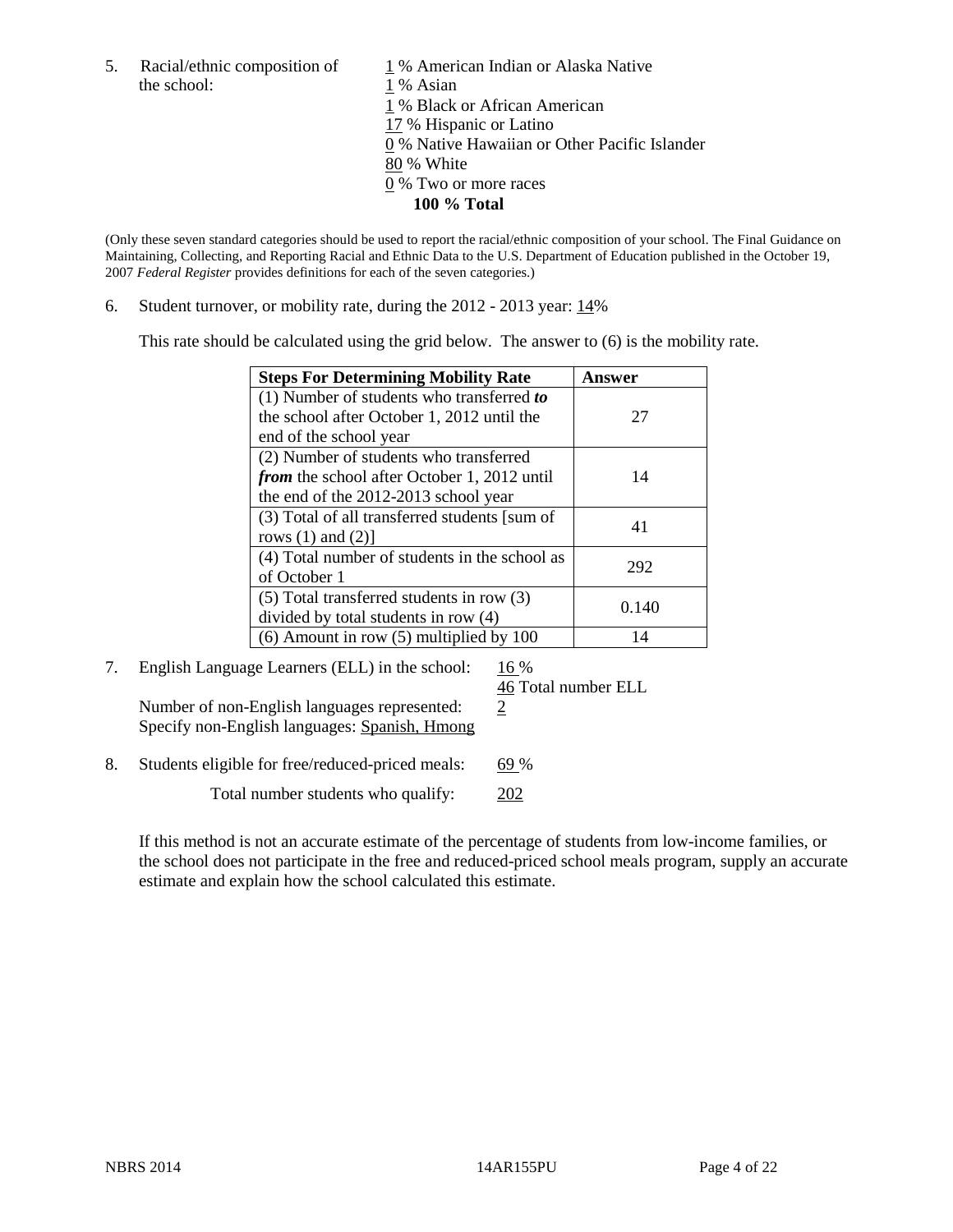40 Total number of students served

Indicate below the number of students with disabilities according to conditions designated in the Individuals with Disabilities Education Act. Do not add additional categories.

| 1 Autism                | 0 Orthopedic Impairment                 |
|-------------------------|-----------------------------------------|
| 0 Deafness              | 5 Other Health Impaired                 |
| 0 Deaf-Blindness        | 5 Specific Learning Disability          |
| 0 Emotional Disturbance | 27 Speech or Language Impairment        |
| 0 Hearing Impairment    | 0 Traumatic Brain Injury                |
| 2 Mental Retardation    | 0 Visual Impairment Including Blindness |
| 0 Multiple Disabilities | 0 Developmentally Delayed               |
|                         |                                         |

10. Use Full-Time Equivalents (FTEs), rounded to nearest whole numeral, to indicate the number of personnel in each of the categories below:

|                                       | <b>Number of Staff</b> |
|---------------------------------------|------------------------|
| Administrators                        |                        |
| <b>Classroom</b> teachers             | 14                     |
| Resource teachers/specialists         |                        |
| e.g., reading, math, science, special | 6                      |
| education, enrichment, technology,    |                        |
| art, music, physical education, etc.  |                        |
| Paraprofessionals                     | 5                      |
| Student support personnel             |                        |
| e.g., guidance counselors, behavior   |                        |
| interventionists, mental/physical     |                        |
| health service providers,             |                        |
| psychologists, family engagement      |                        |
| liaisons, career/college attainment   |                        |
| coaches, etc.                         |                        |
|                                       |                        |

11. Average student-classroom teacher ratio, that is, the number of students in the school divided by the FTE of classroom teachers, e.g.,  $22:1$  21:1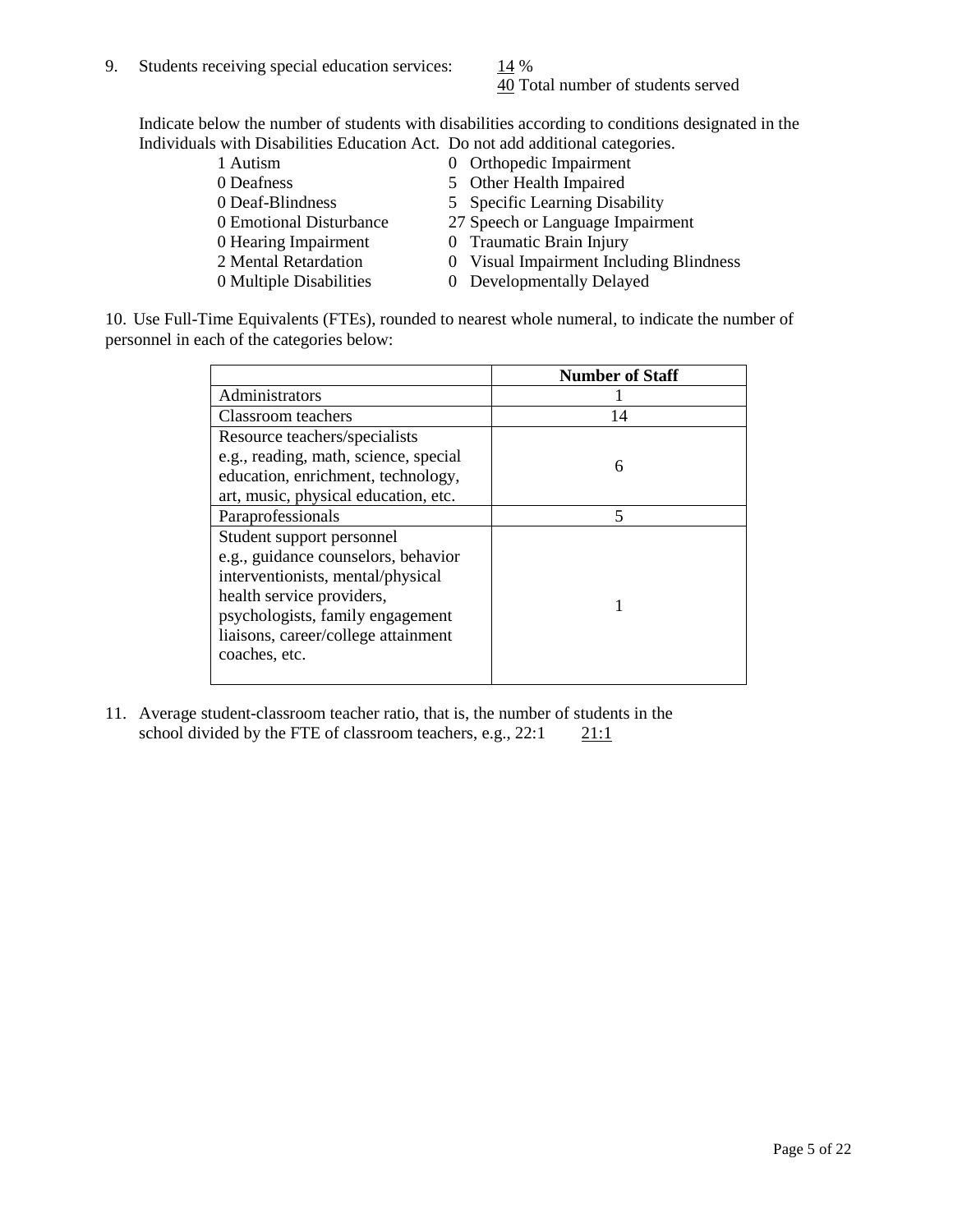12. Show daily student attendance rates. Only high schools need to supply yearly graduation rates.

| <b>Required Information</b> | 2012-2013 | 2011-2012 | 2010-2011 | 2009-2010 | 2008-2009 |
|-----------------------------|-----------|-----------|-----------|-----------|-----------|
| Daily student attendance    | 72%       | 95%       | 94%       | 94%       | 99%       |
| High school graduation rate | 0%        | 9%        | 0%        | 0%        | 0%        |

### 13. **For schools ending in grade 12 (high schools)**

Show percentages to indicate the post-secondary status of students who graduated in Spring 2013

| <b>Post-Secondary Status</b>                  |    |
|-----------------------------------------------|----|
| Graduating class size                         |    |
| Enrolled in a 4-year college or university    | 0% |
| Enrolled in a community college               | 0% |
| Enrolled in career/technical training program | 0% |
| Found employment                              | 0% |
| Joined the military or other public service   | 0% |
| <b>Other</b>                                  | 2% |

14. Indicate whether your school has previously received a National Blue Ribbon Schools award. Yes  $No \underline{X}$ 

If yes, select the year in which your school received the award.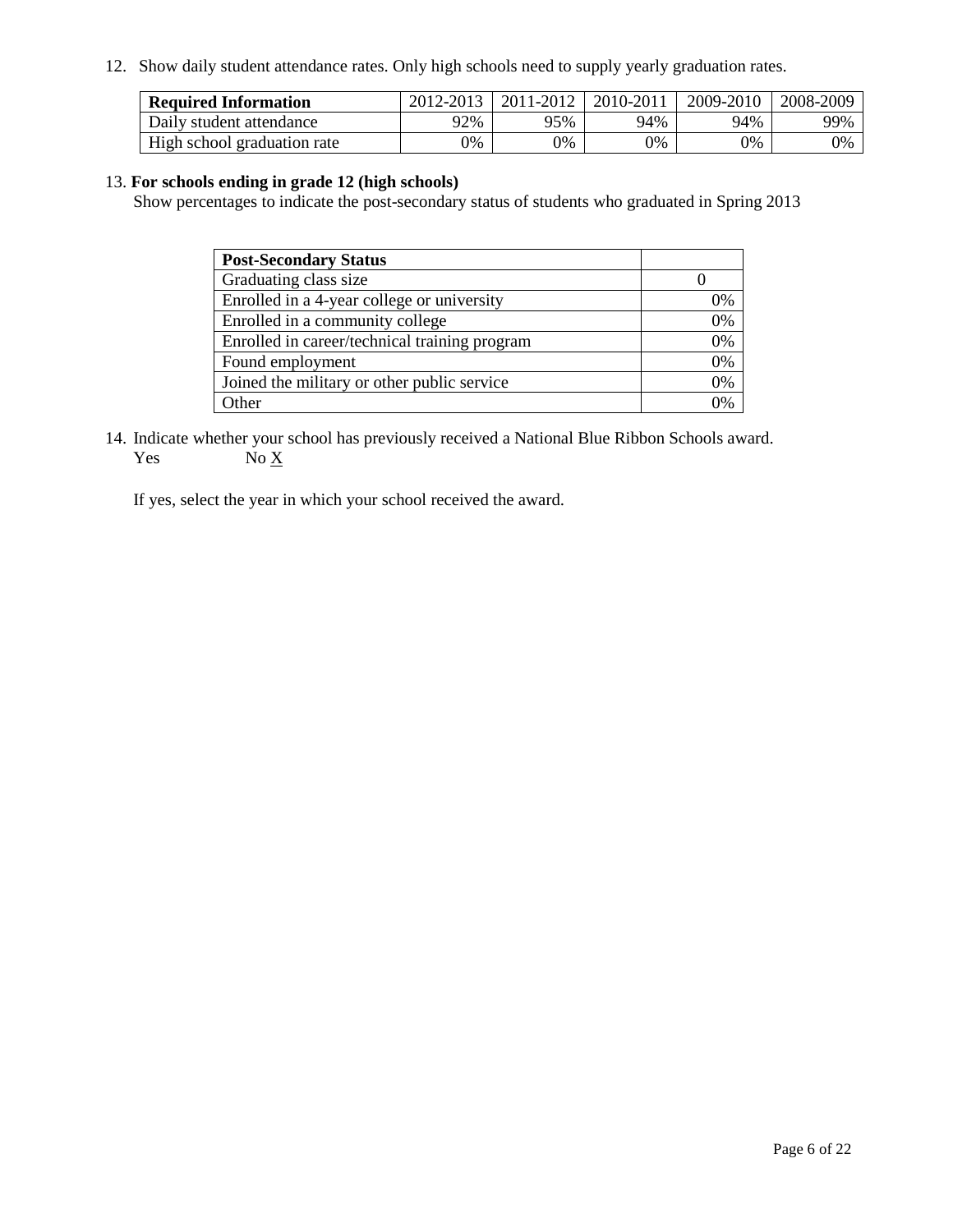# **PART III – SUMMARY**

Centerpoint Primary School is a part of the Centerpoint consolidated school district located mid way between the communities of Glenwood, Arkansas and Amity, Arkansas. Centerpoint lies on the banks of the Caddo River and the foot of the beautiful Ouachita Mountains. The community is predominately a timber and farming community. Several family owned businesses also provide employment opportunities and the conveniences needed for day to day living.

The community of Centerpoint continues to grow and make changes, as does our school district. When the district first consolidated in 1995, it was decided to keep the elementary campuses in each community as K-6 buildings. The students then moved to the 7th grade as a consolidated class. Wanting to bring our students together earlier to foster school spirit, pride and a feeling of class community, in the 2005-2006 school year we made the Glenwood campus a K-3 campus and the Amity campus a 4-5 campus. We can certainly see the benefits of making this change. Teacher collaboration, curriculum, extra-curricular programs and just the general sense of being a focused unit has been very beneficial.

As a Title I school, Centerpoint Primary serves 314 students Pre-K through third grade: 70.7% identified as economically disadvantaged, 14.3% students with disabilities, and 15% English Language Learners. he school's demographics have become more diverse as Spanish-speaking students as well as other nationalities have arrived. The increasing poverty and diversity of the student population have presented new challenges that have been addressed through differentiated instruction and interventions.

Common planning time for teachers, large defined blocks of reading and mathematics instruction and defined times for intervention show our commitment to instruction and learning for all students. Common planning time provides teachers with the opportunity to collaborate with colleagues and develop plans to meet individual student learning needs. Defined reading and mathematics blocks provide students ample opportunity to have the needed instruction to learn new skills. Collaborative grouping that promotes academic dialogue and effective questioning strategies have become the foundation of all learning, as well as, holding students accountable for their answers by requiring students to give "proof" for an answer.

Centerpoint School District has always had strong support from our parents and from the community. Parents show their involvement in parent-teacher activities such as parent-teacher conferences, spelling bees, field trips and Christmas and Spring programs. Parent volunteers also provide pee-wee football, basketball, baseball, cheerleading and scout programs for our students. Classes are offered within the community for dance, gymnastics and taekwondo. The businesses of the community support the school through contributions of funds and other resources to our school. The local newspaper and radio station provide communication between the school and the community.

Our purpose at Centerpoint Primary is to build academically confident, strong minded, young citizens that are ready to face the challenges of an ever changing world. Doing this takes great commitment and focus from parents, staff, and leaders in our schools and community. That being said, our mission statement is as follows: Working together with families and community, Centerpoint Primary School will provide our students with quality educational experiences through high academic standards and an engaged staff, in a safe and inviting environment.

Using data to drive instruction has changed the mindset of our faculty. Our teachers make use of a variety of data pieces that support decision making related to student achievement. Both formal and informal assessments have allowed us to become more reflective about teaching. Drilling down to specific students and their specific needs has improved our knowledge and understanding of assessment and differentiation.

Receiving training and implementing the strategies of a PLC (Professional Learning Community) has allowed teachers to work together to analyze and improve their classroom practices. The collaborative conversations have allowed teams to discuss goals, strategies, materials, pacing, questions, concerns and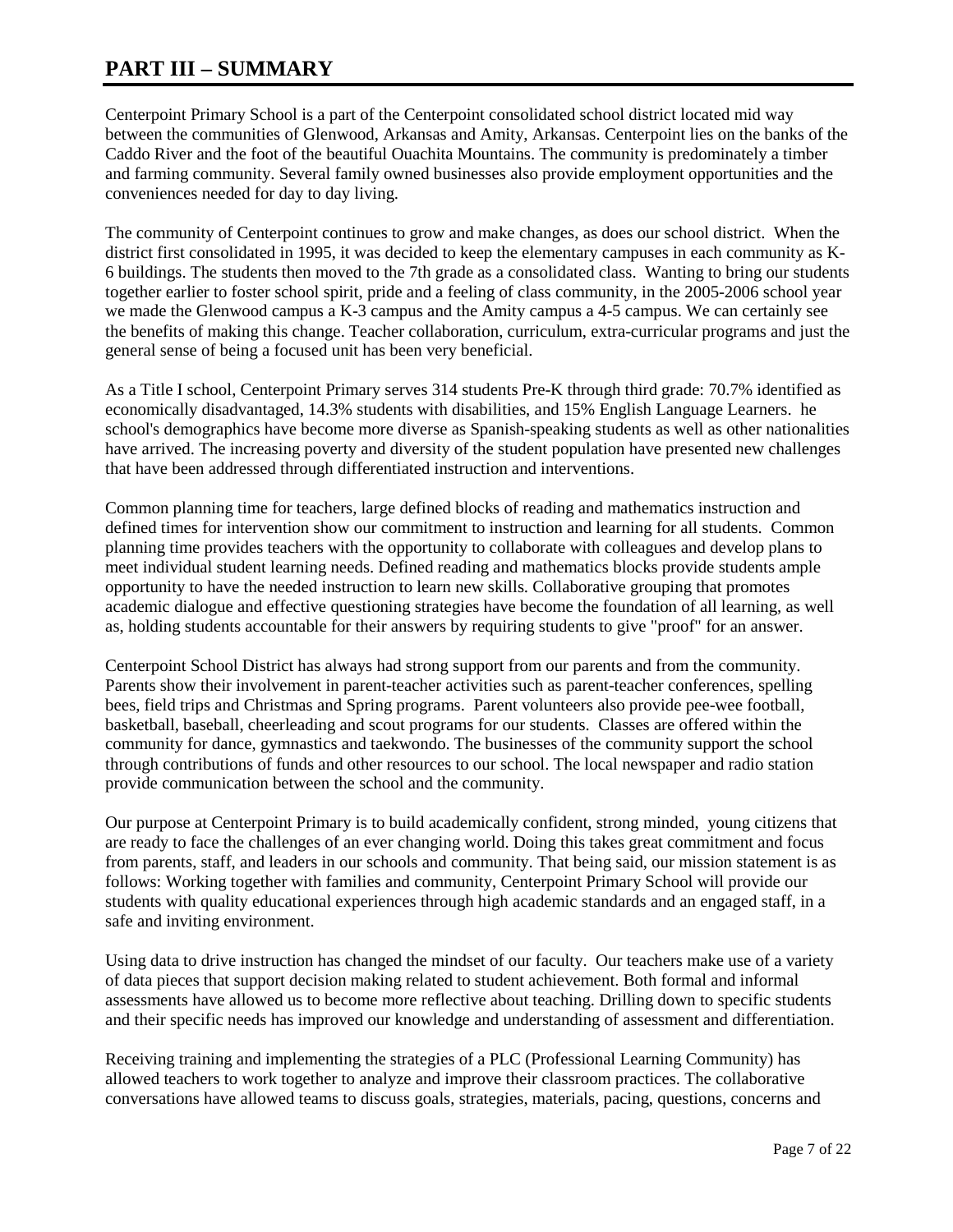results. These discussions give every teacher someone to turn to and talk to and have improved classroom practice of teachers - individually and collectively.

Our teachers work hard to provide the best in education for students at Centerpoint Primary. By making needed changes in curriculum and instruction, we have seen our students grow in ways that have even surprised us. Once a Needs Improvement School and now a school that has received a nomination for National Blue Ribbon status is a testament to the dedication of the teachers at Centerpoint. In the past two years we have also been named an Exemplary School and placed in the top ten for both literacy and math. Having high expectations for ourselves as educators and our students as learners has been key in our achievements.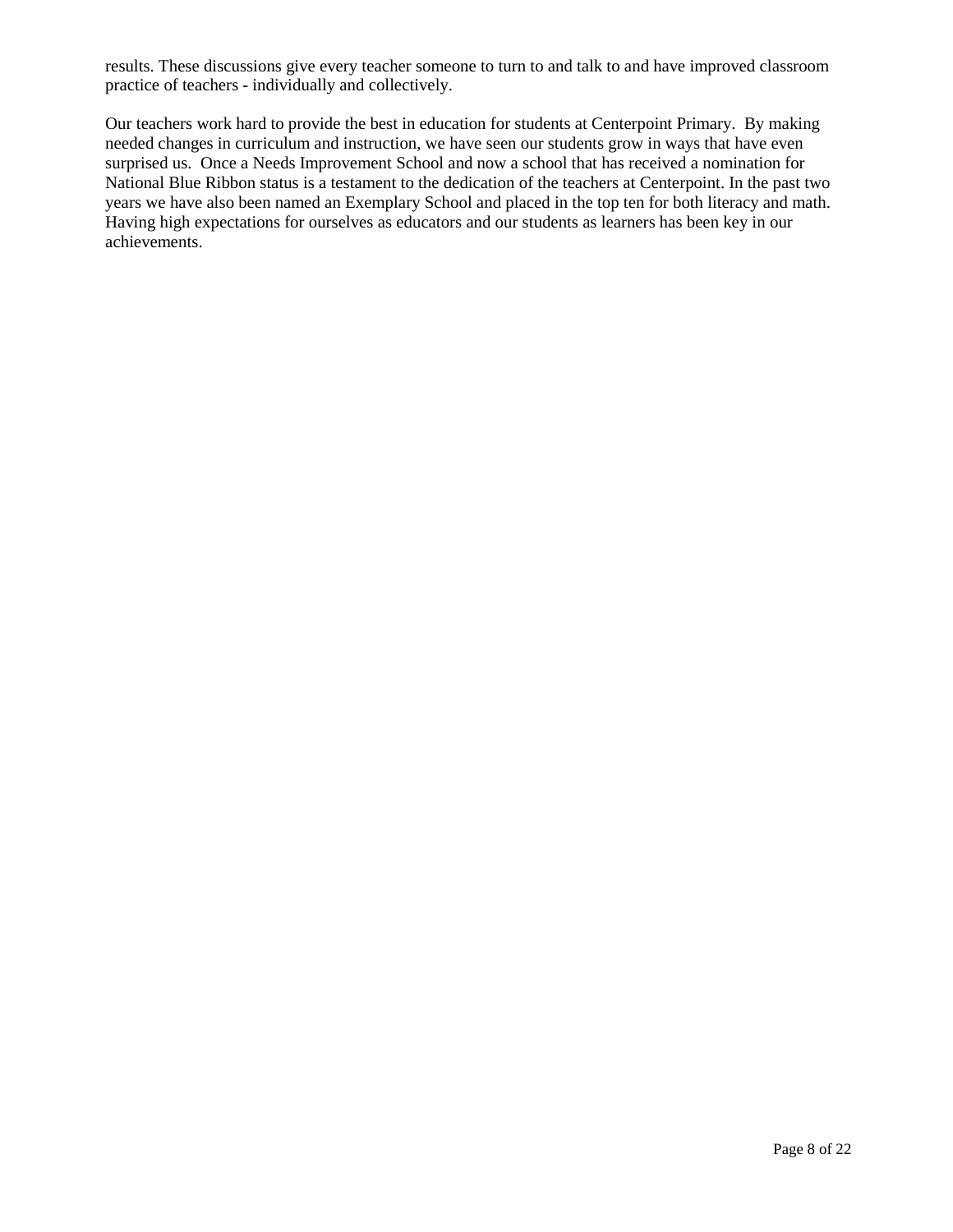# **1. Assessment Results:**

A. The Qualls Early Learning Inventory is administered to students in kindergarten at the beginning of each school year to measure academic achievement in early childhood. The Stanford Achievement Test 10 (grades K-2 2009-2010), IOWA Test of Basic Skills (grades K-2, 2011-2012 & grades 1-2, 2013), and the Augmented Benchmark Exam (grade 3, 2009-2013) are norm-referenced and criterion-referenced assessments used to measure student success in reading, mathematics, language and vocabulary.

Achievement levels for the norm-referenced tests are based on a national standardization sample of students, the national percentile rank score. The performance levels for student achievement on the Benchmark Exam are advanced, proficient, basic and below basic. Students performing above the 50th percentile or are proficient or advanced are meeting the state's proficiency levels for that grade.

However, students not performing in the 50th percentile or are not meeting proficient or advanced according to the cut scores set forth by the state of Arkansas are identified as needing additional support to reach state proficiency levels in either mathematics or literacy and receive an Academic Improvement Plan (AIP) or an Intensive Reading Intervention (IRI) plan. These academic plans are developed cooperatively by the appropriate teacher, other school personnel who may be knowledgeable about the student's performance or responsible for remediation, and often the parent. AIPs and IRIs consist of a detailed description of remediation methods and strategies, as well as assessment strategies, used in addressing each student's area(s) of deficiency.

B. Trends and analysis of disaggregated Benchmark data over the last 5 years show growth is evident by a gain of 14% in math and 39% in literacy.

Literacy performance showed the greatest increase of students performing proficient and advanced from 2012 to 2013 with a gain of 13% in third grade. The following two years produced an increase in literacy scores ending in 2013 with 96% of students performing proficient and advanced. K-2 data shows the most growth for literacy during the 2010-2011 school years.

These gains are attributed to the addition of a literacy coach on the Primary campus which helped to align curriculum, add instructional strategies, and provide embedded professional development. Teachers were also given a common planning time in order to analyze data to drive their instruction. A literacy Assessment Wall was also implemented to track student progress and plan interventions.

Math performance showed the greatest increase of students performing proficient and advanced from 2010 to 2011 with a gain of 12% in third grade. An additional 11% gain the following year showed a sustained increase of proficient and advanced scores for two consecutive years with 99% and 98%. K-2 data shows the most growth for math during the 2009-2010 school year.

These gains are attributed to a planned intervention time during the day. Teachers targeted open response released items in their instruction, where students used rubrics for self-assessment. Professional development on cooperative grouping was provided during teachers' common planning time. Math in Focus was implemented in grades K-3 to transition to the Common Core.

The significant improvement in both mathematics and literacy scores is a result of Centerpoint Primary's data driven decision making and differentiated instruction. Due to students' significant growth, Centerpoint Primary has gone from a Needs Improvement School to being named an Exemplary School in 2012 for math to being placed in the top ten for both literacy and math in 2013 and now a nomination for National Blue Ribbon status.

According to the third grade assessment data for the 2012-2013 school year, there was a significant achievement gap between Students with Disabilities and all other subpopulations including, Caucasian,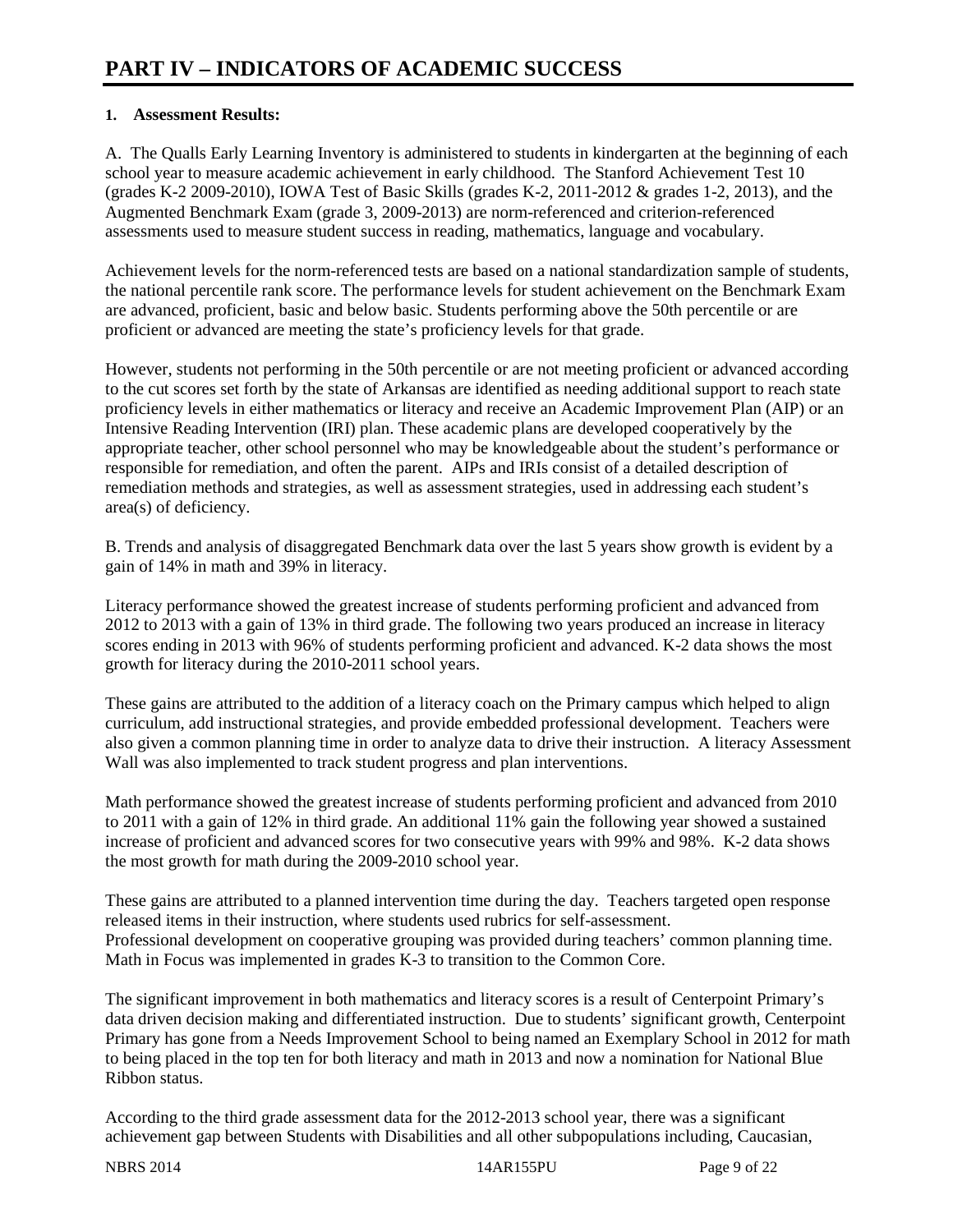Hispanic, and ELL students scoring proficient and advanced in literacy. In comparison to the Combined Population, Students with Disabilities demonstrated a 16% deficit. In 2011, consultants from Dawson Educational Cooperative provided the staff at Centerpoint Primary School with guidance for developing a Response to Intervention process that would help us identify students in need of remediation at an earlier age. The RTI process ensures that students' academic needs are addressed and remediated through documented interventions to circumvent placement in Special Education. A special effort has been made to include all teachers in professional development, as well as Special Education teachers. Through the RTI process and professional development, the staff at Centerpoint Primary School is working diligently to close the achievement gap between these two populations.

Third grade math data analysis for the 2012-2013 school year identified the following focus areas of improvement: multiple choice measurement, data analysis, probability and open response geometry. Teachers aligned the curriculum and developed math units to make sure these areas have been addressed. Academic vocabulary was addressed through the use of anchor charts. Collaborative grouping was implemented which allow students to have academic dialogue about problem solving.

Our student K-3 achievement data shows a decline in math scores in second grade during 2012 as well as 2013. One contributing factor for the decline is due to the loss of career teachers being replaced by a novice teaching staff. Other factors include the change to Common Core Standards. Teachers must learn new standards as well as change teaching styles. Academic vocabulary has also effected student achievement across the curriculum. First grade had a slight drop in math achievement in 2013 school year going from 57% to 52%. This is attributed to the change in math programs. First grade implemented Math in Focus in 2013. Teachers had to learn new curriculum as well as change teaching styles to fit the Common Core. We addressed these issues with professional development bringing consultants in to train teachers and teachers visiting other schools that teach the same curriculum. Collaborative planning meetings have been held throughout the year to plan units and look at assessments. Kindergarten and third grade results has continued to show gains over the last 5 years.

## **2. Using Assessment Results:**

To monitor and track student progress and to make informed decisions about curriculum and instruction in literacy and math, educators at Centerpoint Primary School use a variety of both formal and informal assessments. In addition to the state mandated testing, the Augmented Benchmark Exam and the IOWA Test of Basic Skills (ITBS), students are assessed using the DIBELS, Direct Reading Assessment (DRA), STAR, and The Learning Institute (TLI) as well as running records, writing checklists, anecdotal notes and rubrics.

The Centerpoint School District contracts with The Learning Institute (TLI). This resource provides common assessments in both math and literacy. These assessments are aligned with the Common Core standards. This data allows the monitoring and tracking of student progress. Teachers are able to set pacing guides for their grade level and control when those skills will be tested. We then meet as data teams to collaboratively analyze the assessment data in order to identify areas of strengths and weaknesses and make logical decisions about classroom instruction. Based on assessment data, students receive a placement of advanced, proficient, basic or below basic at the end of each quarter. This allows for the student's performance to be tracked on an Assessment Wall. This data is then used to monitor and adjust instruction and plan interventions to meet individual students' needs. This data also identifies teachers whose students are scoring at exemplary levels so they may share teaching strategies with colleagues. Finally, teachers analyze how to remediate low areas and then identify focus students. Focus students will be closely monitored and intervened with until the next testing cycle.

Star Testing is a researched based computer program that tracks Student Growth Percentile. This allows the tracking of student growth or a lack thereof throughout the year so that instruction may be adjusted to fit the needs of the individual student. This useful tool gives immediate access to skill specific data that targets instruction; it also helps select students for interventions. Star Assessment and Accelerated Math Programs provide resources to help students achieve mastery at their own pace. Skills Tutor, also a researched based computer program, is used in the classroom to address weak areas in math and literacy.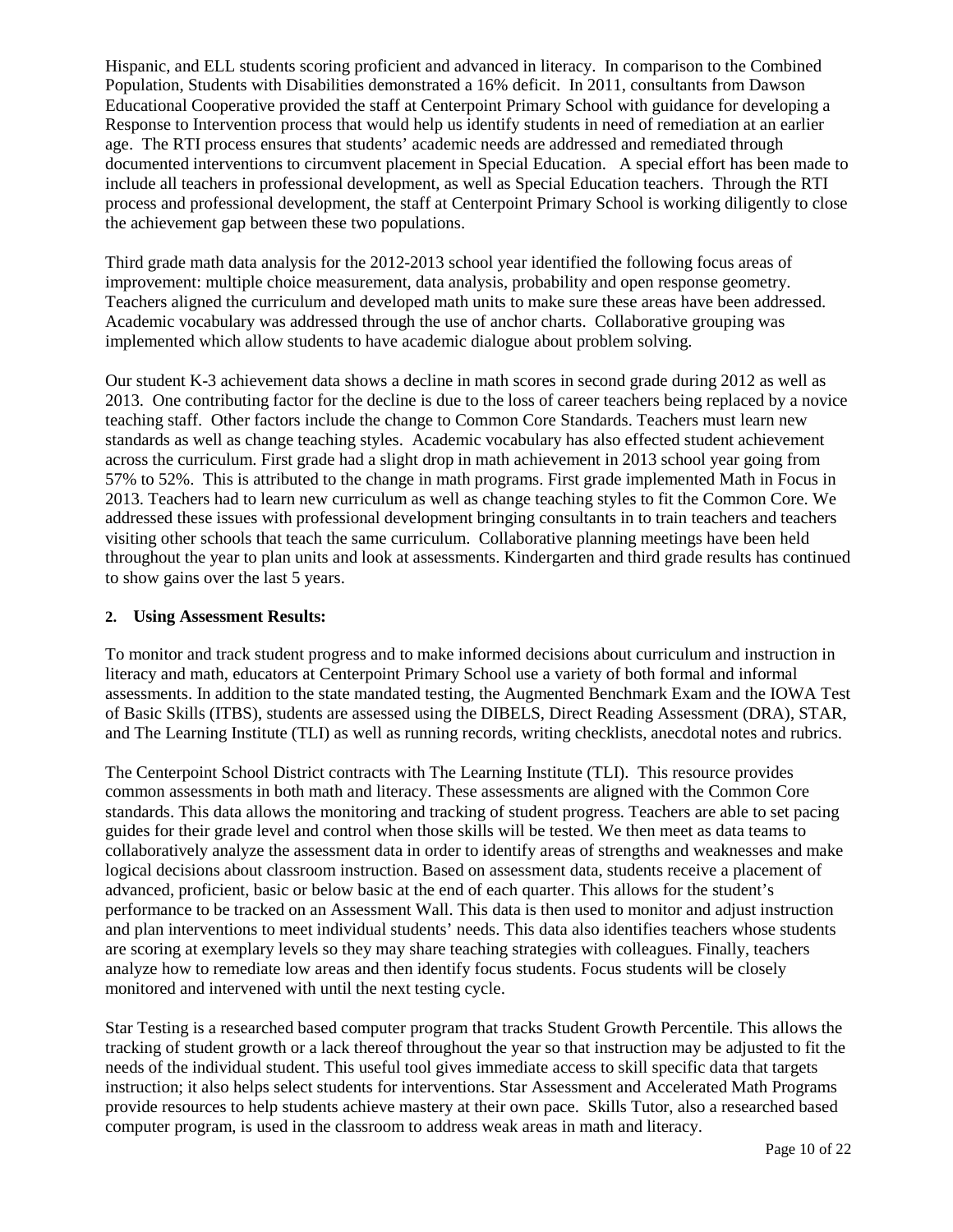Through the use of standards-based report cards and teacher created rubrics, parents and students are able to monitor progress towards meeting the standards/expectations. Parents and teachers discuss any questions or concerns regarding student performance anytime throughout the year or at parent/teacher conferences which are scheduled twice a year. An annual report to the public is conducted at our school to inform parents, students, and community members of assessment results. Grade level meetings to the public have been held to inform parents about changes in curriculum. Parents receive e-mails, phone calls and notes home about their child's progress. We give Honor Roll, Principal's List and BUGS Club (Brought up Grades) awards each grading period. We also inform the local paper of achievements made by our students.

Centerpoint Primary has moved to being a data driven community. Through PLCs, grade level meetings and planning meetings teachers are looking at data and making decisions based on the needs of the individual student. This process has greatly improved student achievement at our school allowing us to close the achievement gap.

### **3. Sharing Lessons Learned:**

One important element in the growth and success at Centerpoint Primary has been the development of a true teamwork mentality. We willingly share ideas, strategies, and resources among ourselves and with other educators. We have had Curriculum Specialists, principals and teachers from other school districts come to observe the instructional practices here at Centerpoint.

Data analysis at the beginning of the school year has always been a practice at the primary building. This year the data strategies that have been used, were shared with our high school teachers. The math coach and literacy coach lead the data sessions for each group. During these sessions math and literacy strategies that have been implemented with positive results in our building were shared.

Grade level meetings and vertical alignment meetings also give us opportunities to share lessons, instructional practices and remediation strategies. Also, subs are provided for release time for teachers to observe other teachers that are having success in their classrooms with best practices. When classroom observations are done we meet prior to the lesson to discuss "look fors" and after the lesson to provide feedback and ask questions concerning the teach.

Through the APSRC (Arkansas Public School Resource Center), an educational consulting group, we share regularly in Hub trainings. These trainings are planned to address specific areas of need. Math, literacy, technology, leadership, assessment and Common Core are all areas that have given us opportunities to share the work that is being done at Centerpoint Primary. Instructional days held at our educational cooperative also allows us to contribute to and hear about successful research based practices in other schools.

Having peers provide feedback to each other that moves the learning forward in a positive way, is the ultimate goal in establishing a community of learners. We consider it an honor to share our best practices and strategies with other educators.

# **4. Engaging Families and Community:**

At Centerpoint Primary, we strive to promote student success and school improvement in a rural community hit hard by the loss of a major source of employment for many of our students' families. We understand the importance of staff, families, and the community working together to make a difference in the lives of our children, and we provide a variety of opportunities for involvement through our parent teacher organization as well as other school sponsored activities.

Effective parent and teacher communication is a key component to student success. Communication folders are sent home with students on a daily basis to help parents keep track of academic and behavioral progress, and grade level newsletters containing classroom news, homework and learning goals are sent home weekly. Our faculty encourages parents to contact us for any reason through phone calls, emails, or text messages. We have an automated phone system that is used to send important messages from the school to all parents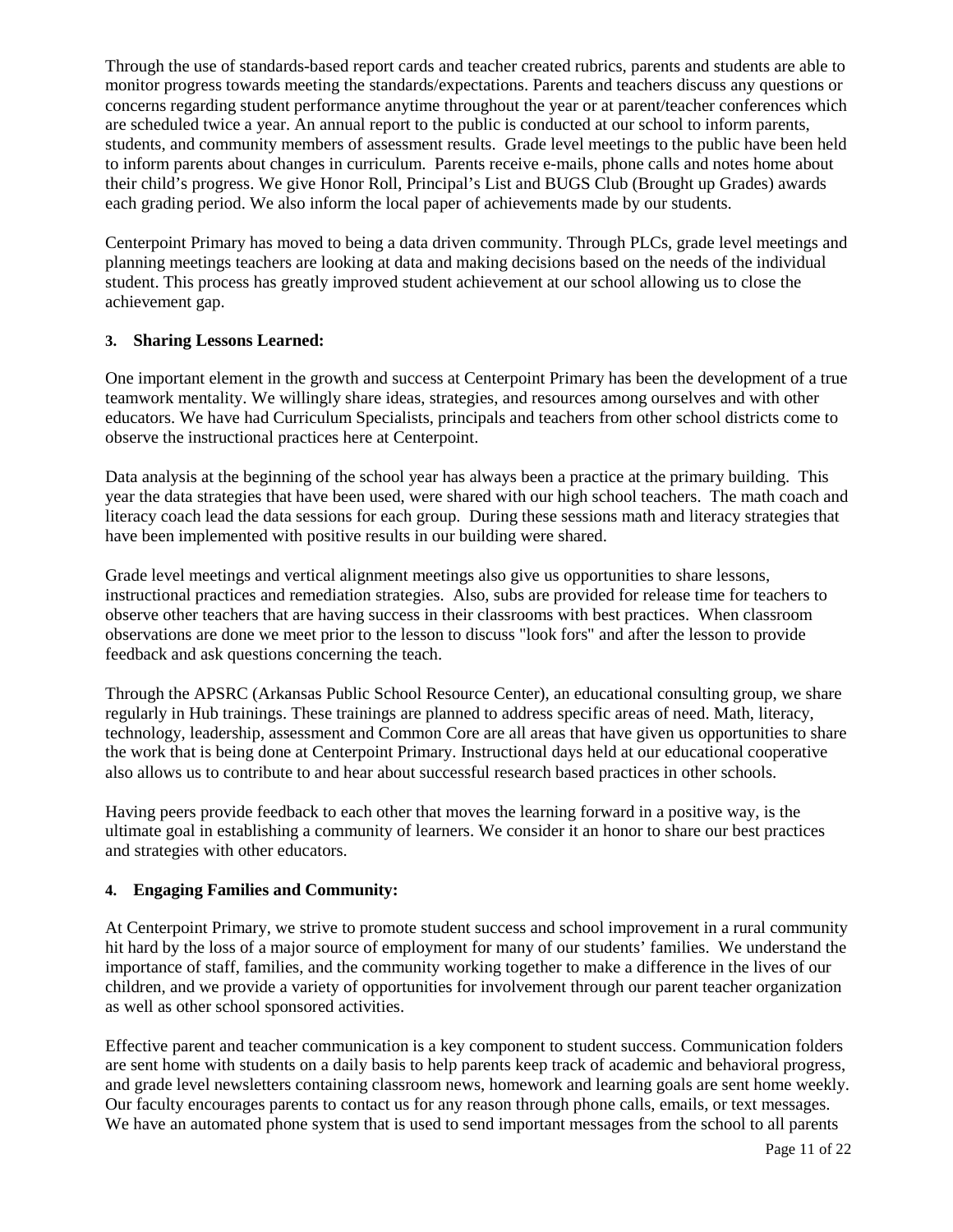in English and Spanish, and many of our faculty uses the Remind 101 app that sends text messages to parents of students who wish to participate.

At the beginning of each year, we hold an open house for students and parents to have an opportunity to meet their new teacher in order to make the first day of school an easy transition. This year our faculty also held parent nights to spend time going over our new achievement based report cards. These nights led to discussions between parents and teachers that helped make our new reporting system easier to understand, and parents were able to give feedback that resulted in changes being made in our reporting.

Through our counselor and our parent teacher organization, Centerpoint Primary provides many opportunities for parents and community members to volunteer. During the Christmas season, our guidance counselor matches area churches, businesses, and even some of our own classrooms sponsors to families in need. These families are provided with toys and food for the holiday season. Our P.T.O. holds several fundraisers and family based activities including the yearly Santa's Workshop, Daddy-Daughter Dance, Mom and Son Movie Nights, and the school-wide field day just to name a few. With the funds they raise at these functions, our P.T.O. has generously purchased the majority of the school supplies for our students as well as much needed supplies for our classrooms.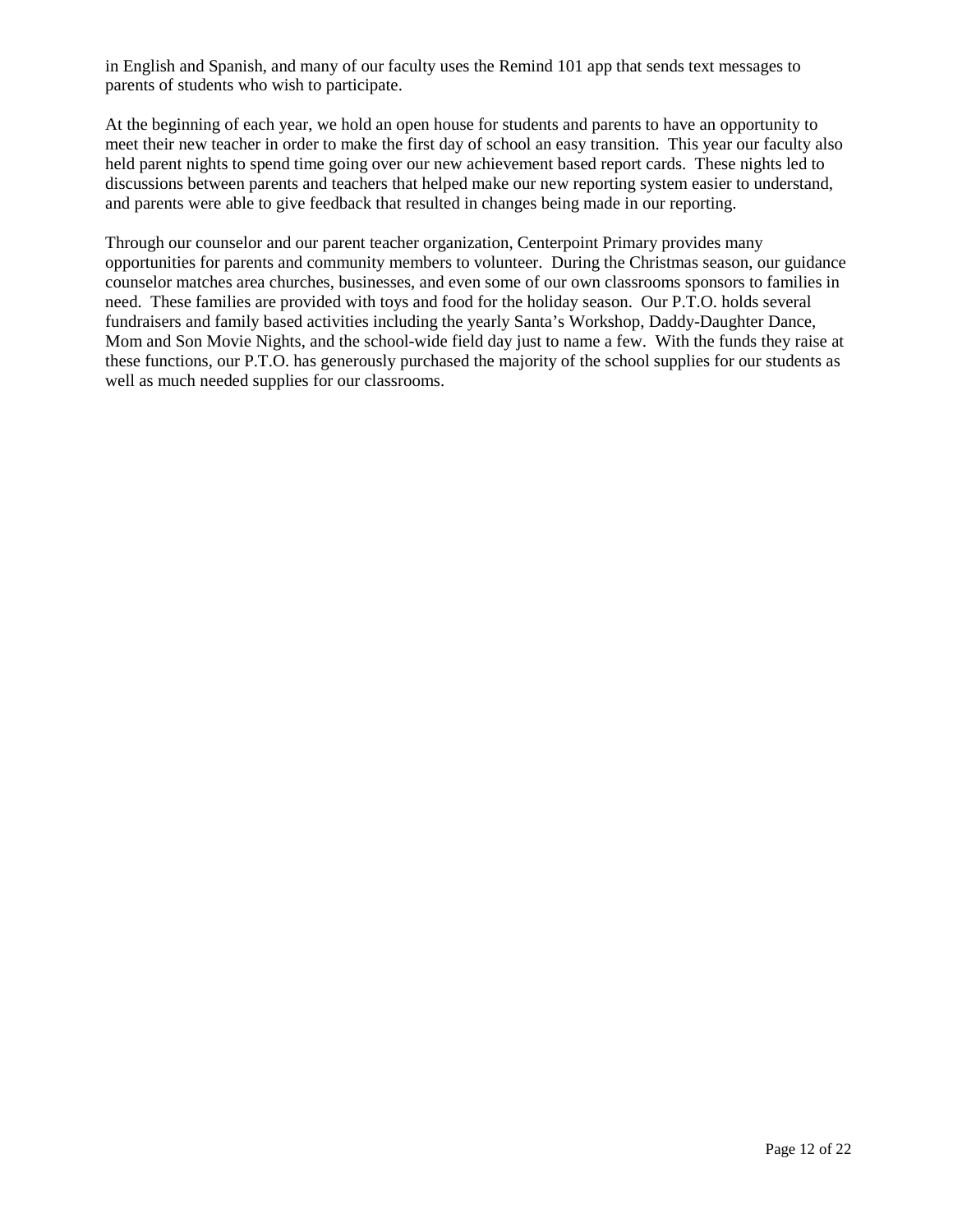# **1. Curriculum:**

Centerpoint Primary strives to implement a Balanced Curriculum that addresses standards in all disciplines. Our curriculum focuses on what students will be able to know and do according to Common Core standards. It specifies the details of student learning, instructional strategies, and the context in which teaching and learning take place. We have focused not only on classroom material to be taught, but also on standards, capacity building and assessment.

At our school, grade level teams work together during planning sessions to develop yearlong curriculum guides in all content areas. These meetings begin with teachers studying the Common Core Standards and cumulative assessment data collected throughout the school year. The guides that are created detail units of study in reading, writing, mathematics, social studies and science.

Each unit of study includes a suggested sequence of lessons and assessments.

An overview of the content explored in each curriculum area can be summarized as follows:

Reading/English Language Arts: Students are instructed using research based methods that emphasize reading, writing, speaking and listening, language and phonological awareness. Our teachers implement the strategies from ELLA (Early Literacy Learning in Arkansas), ELF (Effective Literacy), Phonetic Connections and Lucy Calkins Writing. The curriculum is also supported by aligned assessments that provide continuous data/feedback for improved instruction.

Math: Math in Focus (Singapore Math) is a standards based mathematics curriculum that encourages students to be problem solvers and to provide evidence for their thinking through sharing out. Teachers are also trained in CGI (Cognitively Guided Instruction), a process that helps build problem-solving and collaborative skills.

Social Studies: The social studies standards are imbedded into instruction through literacy units. Big books and non-fiction books help to extended learning connected to historical topics and provide support for informational/explanatory writing and discussion.

Science: As we continue to develop curriculum our goal has been to embed science into our language arts curriculum through literacy and math. We also focus on an inquiry based approach, which includes 20% of hands on experiences that encourages students to investigate and problem-solve.

Technology: Each classroom is equipped with a SMART Board or Promethean board with projectors, document cameras, and laptops. We also have two computer labs with 26 computers in each lab. We also have a mobile iPad cart available to teachers for enhancing classroom instruction. Using these tools in conjunction with web-based instructional sites accessed in the computer lab and on iPads helps to differentiate instruction and engage students in learning.

Physical Education/Health/Nutrition: We know at Centerpoint Primary that educating the whole child is very important. Our physical education program enriches and promotes the health and fitness of our students. Through many community programs students are involved in baseball, basketball, cheerleading and other activities that help to keep them physical active.

Music, Art, and Gifted and Talented: At Centerpoint Primary the art, music, gifted and talented teachers also promotes the development of the whole child by promoting self-esteem and creativity. The lessons presented provide cultural exposure, emotional expression and develop an appreciation of diversity.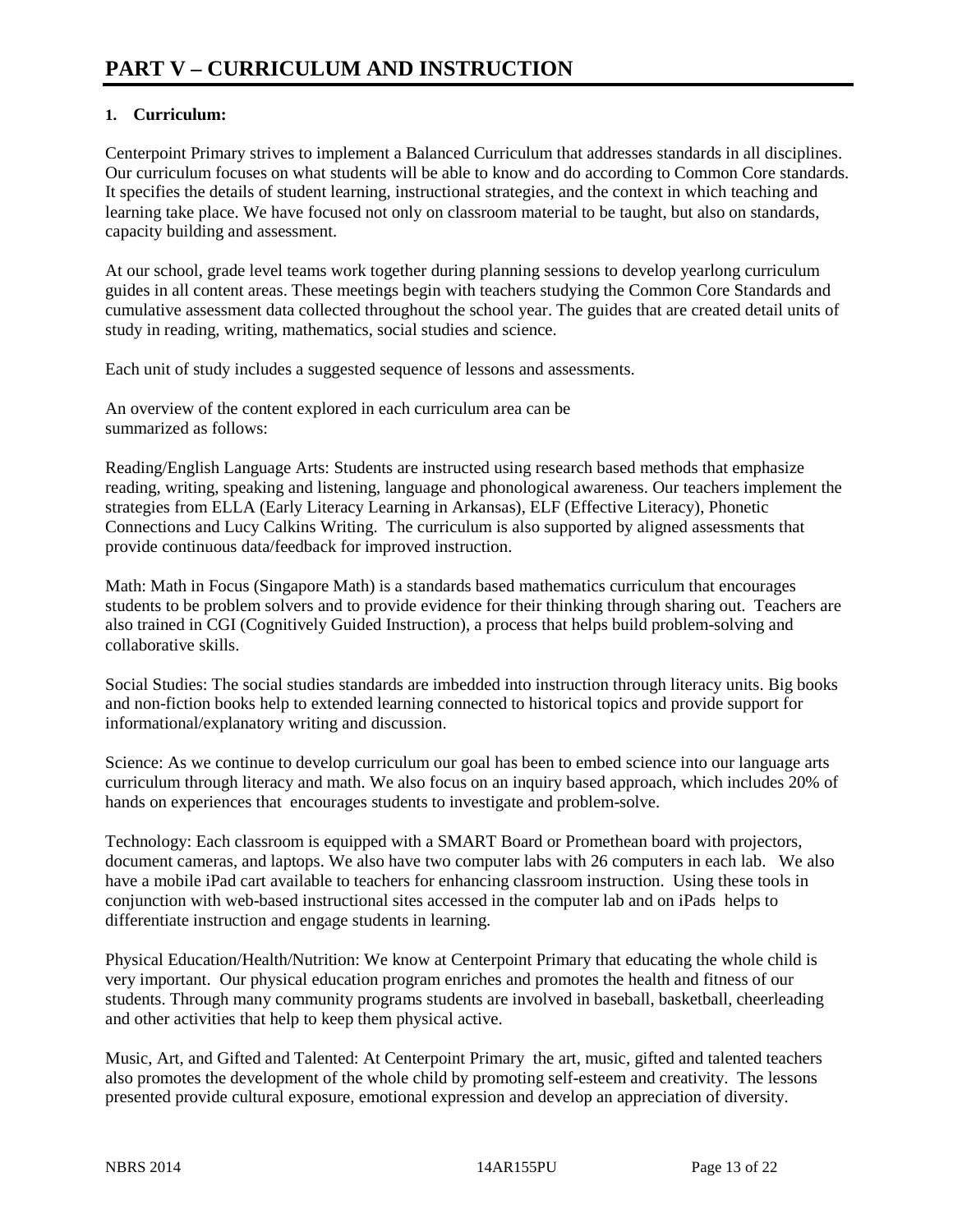## **2. Reading/English:**

In order to develop independent readers, competent writers, critical thinkers, and articulate speakers, the teachers at Centerpoint Primary School implement a balanced literacy approach. This model of instruction was chosen due to its research based qualities that yield high results. Throughout the day, students are engaged in rigorous reading and writing experiences which include read-alouds, independent and peer reading, shared reading, small group guided reading, interactive writing, writing in response to reading, as well as individual conferencing with the teacher. Students at Centerpoint Primary School learn foundational skills through a research based word study program, Phonetic Connections. his program provides teachers with a guide to teach students a hands-on approach to studying/learning words and word parts. he Daily 5 is a management system implemented by educators to provide a literature rich environment that encourages active learning. This structure helps students develop the daily habits of reading, writing and working independently that will lead them to a lifetime of literacy independence. ith students working independently, teachers are given the opportunity to differentiate instruction in order to meet the individual needs of all learners.

Centerpoint Primary teachers' instruction is guided by assessment information gathered from summative, formative, informal and ongoing assessments, specifically, Developmental Reading Assessment (DRA), STAR Reading, The Learning Institute (TLI) interim assessments, running records, writing checklists, anecdotal notes, and the IOWA and Augmented Benchmark Exams.Student progress is tracked on an Assessment Wall through data collected and analyzed at the end of each quarter during the year. ccording to their performance, students are placed in one of four categories: advanced, proficient, basic, or below basic. hose students performing on a basic or below basic level are identified as needing additional more intense, specialized, and explicit instruction in the area(s) of weakness in either a small group or one-to-one setting (Tier I, Tier II, or Tier III) in the Response to Intervention Process.

Centerpoint Primary teachers strive to provide students with a reading/writing curriculum that encompasses all learning experiences necessary to educate all students.With a comprehensive literacy program that integrates reading and writing across all content areas and incorporates technology and media, students at Centerpoint Primary School will be prepared for the increasing demands of the Common Core State Standards and the 21st Century.

### **3. Mathematics:**

Centerpoint Primary has high expectations for all students. We want our students to be able to utilize critical thinking strategies as well as mathematical reasoning to be real world problem solvers. Common Core Standards have been the curriculum emphasis since the fall of 2011. Along with the adherence to the CCSS, Math in Focus, a researched based program, was chosen to be an anchor resource. This program was selected because it supports students' thorough understanding of the Common Core math standards rather than rote procedural knowledge. The instructional design of Math in Focus is directed toward student mastery of content/skills. This resource also addresses differentiation for all students. The technology components support learning and it strongly focuses on word problems and computational fluency. Centerpoint will continue to use teacher made materials, Accelerated Math, Skills Tutor, Success Maker and The Learning Institute as supporting resources.

Centerpoint Elementary has a very supportive administration as well as a highly qualified staff. Our teachers K-3 have been trained in Cognitive Guided Instruction and Math in Focus. Consultants have been hired as resources to provide our staff with embedded professional development in the areas of Common Core, cooperative grouping strategies, curriculum alignment, Accelerated Math, and Success Maker. Common planning time is scheduled so teachers can collaborate, plan and have grade level professional development meetings. In these meetings teachers look at student data from assessments, update data walls to track student progress, hold Response to Intervention meetings, and share effective teaching strategies. Scheduled intervention time is built into the instructional day in order to provide intensive intervention to students in need. Teachers have received release time to plan units and collaborate. They have also traveled to other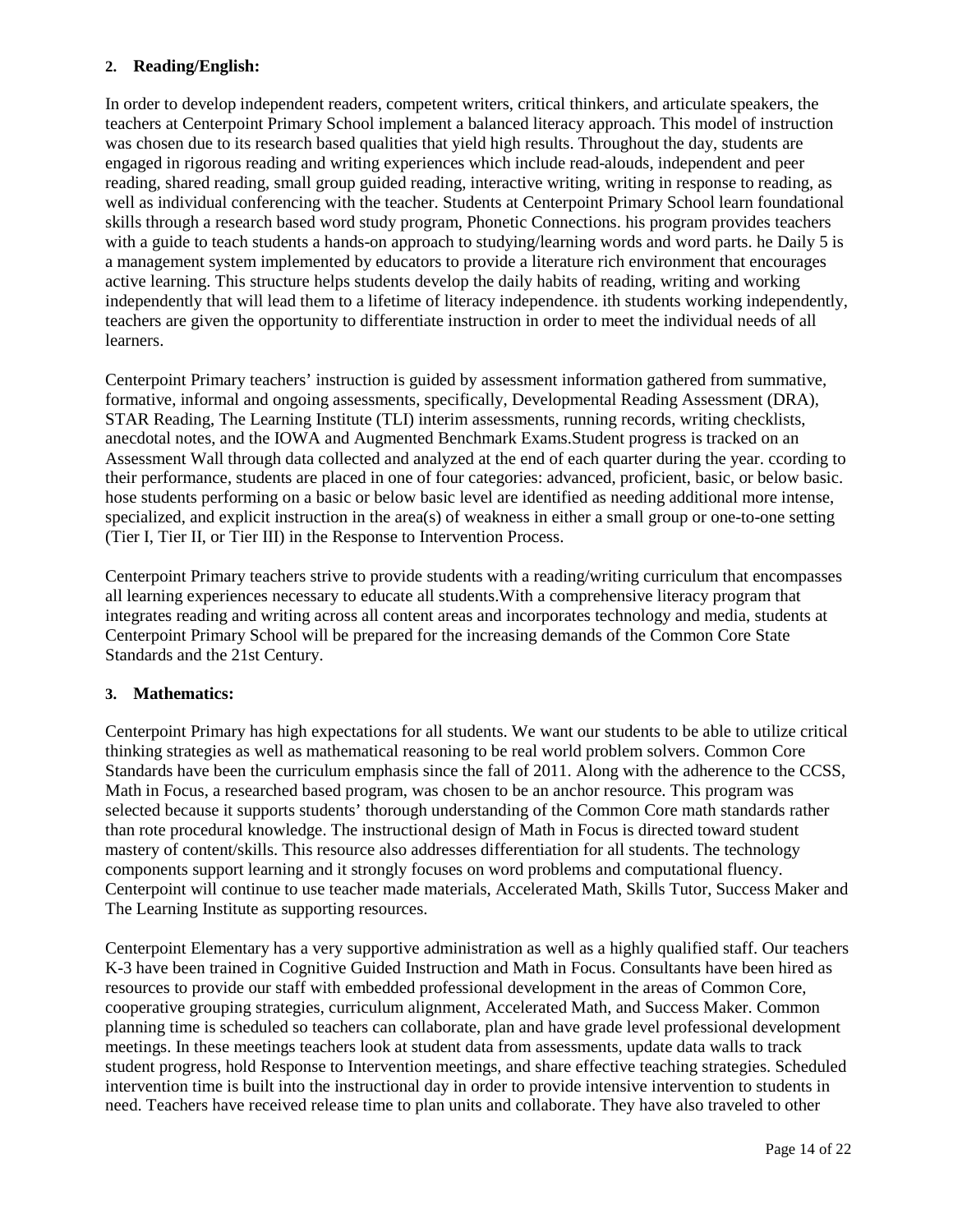schools to observe Math in Focus classrooms. Consultants have been brought in to observe teaching and learning in order to provide the teachers with immediate feedback for reflective practice.

Our assessments drive our instruction. Our school contracts with The Learning Institute (TLI), an effective resource that has enhanced our curriculum. Teachers use this to develop pacing guides that address the standards. It provides resources for lessons, practice through the quiz builder, and common assessments for all grade levels. Teachers receive immediate feedback on their students through the TLI portal. This information is used to track student progress on data walls. It also allows teachers to target and monitor individual students. During data meetings, items from the common assessments that reveal lower performance areas are studied in detail to determine how to address or re-teach each specific deficit skill. The information shared and agreed upon during data meetings becomes the tool for planning individual student interventions. Other assessments include; Star tests to monitor student growth and instructional levels, unit tests, chapter tests and fluency tests.

Technology is another important component of math instruction at our school. All classrooms K-2 have smart boards and classroom sets of I-pads available for use. The third grade classrooms have Promethean boards and expressions which provide teachers with immediate formative assessment. All teachers use Think Central which provides interactive games and interactive manipulatives that aide student achievement.

### **4. Additional Curriculum Area:**

The K-3 Visual and Performing Arts Program at Centerpoint Primary School is committed to working together with families and community to provide our students with quality educational experiences. Parental involvement is a significant part of the program. Our music and art teachers strive to make sure that every student feels valued and is included in open discussions and hand-on opportunities for learning. Both teachers communicate frequently with homeroom teachers to integrate common core topics which create connections to enhance student learning across the curriculum.

The art teacher provides students and parents the opportunity to be involved on a national online art gallery, artsonia.com. This allows parents to receive and view updates on their child's recent artwork, and also serves as a fundraiser for the art program. Artsonia also serves as a tool for promoting a sense of pride in the students' work which is another key objective for the visual arts program. The program is also active in events hosted by the PTO, such as "Mommy, Daughter Art Night". The students at Centerpoint have several opportunities to participate in local and national art contests. Many of the contests are for organizations such as Stamp Out Smoking, which teach students how to create art for a cause and to be active in the community.

The music teacher strives to prepare students to be educated, lifelong participants, performers, and observers of music. Through music activities, our students serve our communities with performances at senior centers, holiday lighting ceremonies, and caroling on the square. In music classes, student's core education is strengthened by using musical topics for writing prompts, locating cultural points of musical interest on the class map, and by investigating culture diversity through music.

With an emphasis on both student and parental involvement, and homeroom connections, the Visual and Performing Arts Program is a fundamental part of emphasizing students' core education at Centerpoint Primary School.

### **5. Instructional Methods:**

At Centerpoint Primary School there is a diverse population of students, not only in academic ability, but also in culture. The educators at Centerpoint Primary School strive to meet the diverse needs of these students.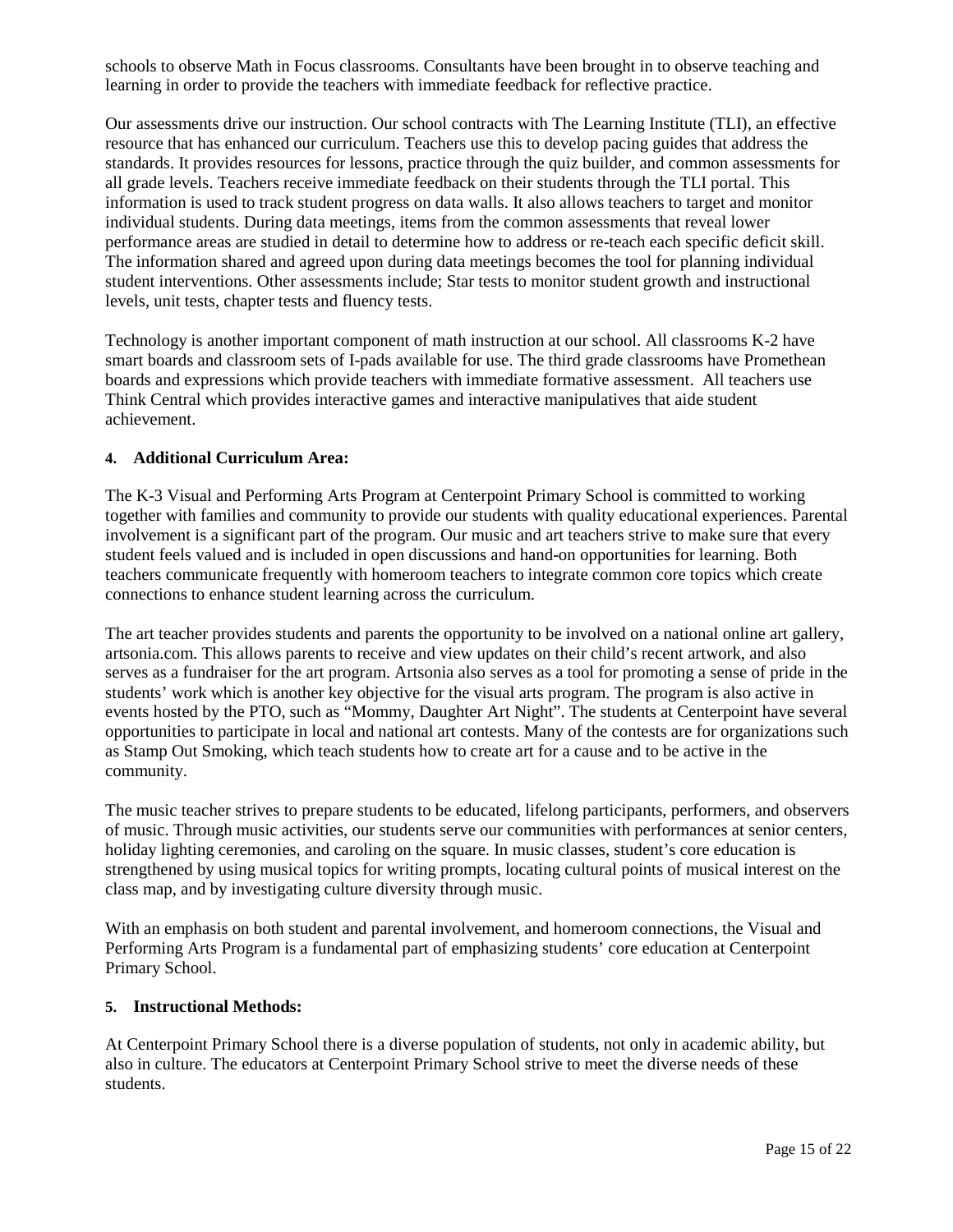In order to move our English language learners toward basic English fluency, we offer the ELLIS program which individualizes instruction and inspires confidence that fosters successful English language learning in our students. An ESL paraprofessional is also on campus to work with small groups or individual students needing additional support.

The teachers of Centerpoint Primary School know that all students do not learn at the same rate, nor do they perform on the same academic level. Some students have mastered the material taught and need enrichment opportunities while others may be in need of remediation. Therefore, our teachers have received training in Talents Unlimited as a method of enhancing creativity and critical thinking skills.

Along with Talents Unlimited, time each day is set aside in every classroom to provide interventions to struggling learners. Through the Response to Intervention (RTI) process, teachers collaborate to analyze assessment data and provide students with appropriate interventions.

To ensure achievement in literacy, teachers place students in small guided reading groups to meet each child on their level. Individuals performing at a below basic level receive individualized instruction with the Reading Recovery teacher. Our team of paraprofessionals target deficient skills to provide additional support as well.

Cognitively Guided Instruction (CGI) gives students the chance to achieve in mathematics based on their schema and individual skill level. Through questioning and cooperative grouping activities, students are exposed to different ways of learning and become true problem solvers. Math paraprofessionals come into the classroom to assist students and allow the teacher to work with small groups.

At Centerpoint Primary, our curriculum is supported by technology as a way to enhance student learning and to reinforce educational goals. All classrooms have SmartBoards, Elmo projectors, and desktop/laptop computers. Classrooms also have availability to two computer labs and a mobile iPad cart. Instructional methods integrate these technologies, allowing for greater student engagement and creativity that enables students to demonstrate mastery over content. Teachers work with the K-8 Literacy Technology Coach to plan technology infused lessons which are aligned with the Common Core State Standards. Keyboarding is introduced to second grade students near the end of the school year. The second graders receive two weeks of 30 minute daily keyboarding instruction. Third grade students receive year round keyboard practice. Students use various apps on the iPads to present and publish mastered content. Students demonstrate content knowledge through Haiku Decks, PicCollages, Primary Writer stories, Trading Cards, Puppet Pals stories, Toontastic stories, EduCreations explanations, PowerPoints, SmartBoard/Promethean lessons, NearPod lessons, analyzing video clips/illustrations, and research projects. NEOs are utilized to type and publish writing and to assess reading comprehension. We also use instructional software to provide personalized, interactive experiences to improve core literacy and math skills.

### **6. Professional Development:**

Research says that professional development has to be directly connected to daily work with students, related to content areas, organized around real problems of practice, continuous, and ongoing, and able to provide teachers with outside resources and expertise. Also, that it should take place within a professional community of learners.

The state of Arkansas requires educators to participate in a minimum of sixty hours of professional development. Teachers at Centerpoint Primary often receive hours above the required sixty. The teachers know that their commitment to continuing education has a great effect on students' learning.

Teachers have participated in CGI (Cognitively Guided Instruction), that integrates the mathematical thinking of children, classroom instruction that affects student thinking, and teaches knowledge of instructional practices. This professional development has strengthened the delivery of mathematics instruction in our school. Teachers use their judgment and understanding of not only the mathematical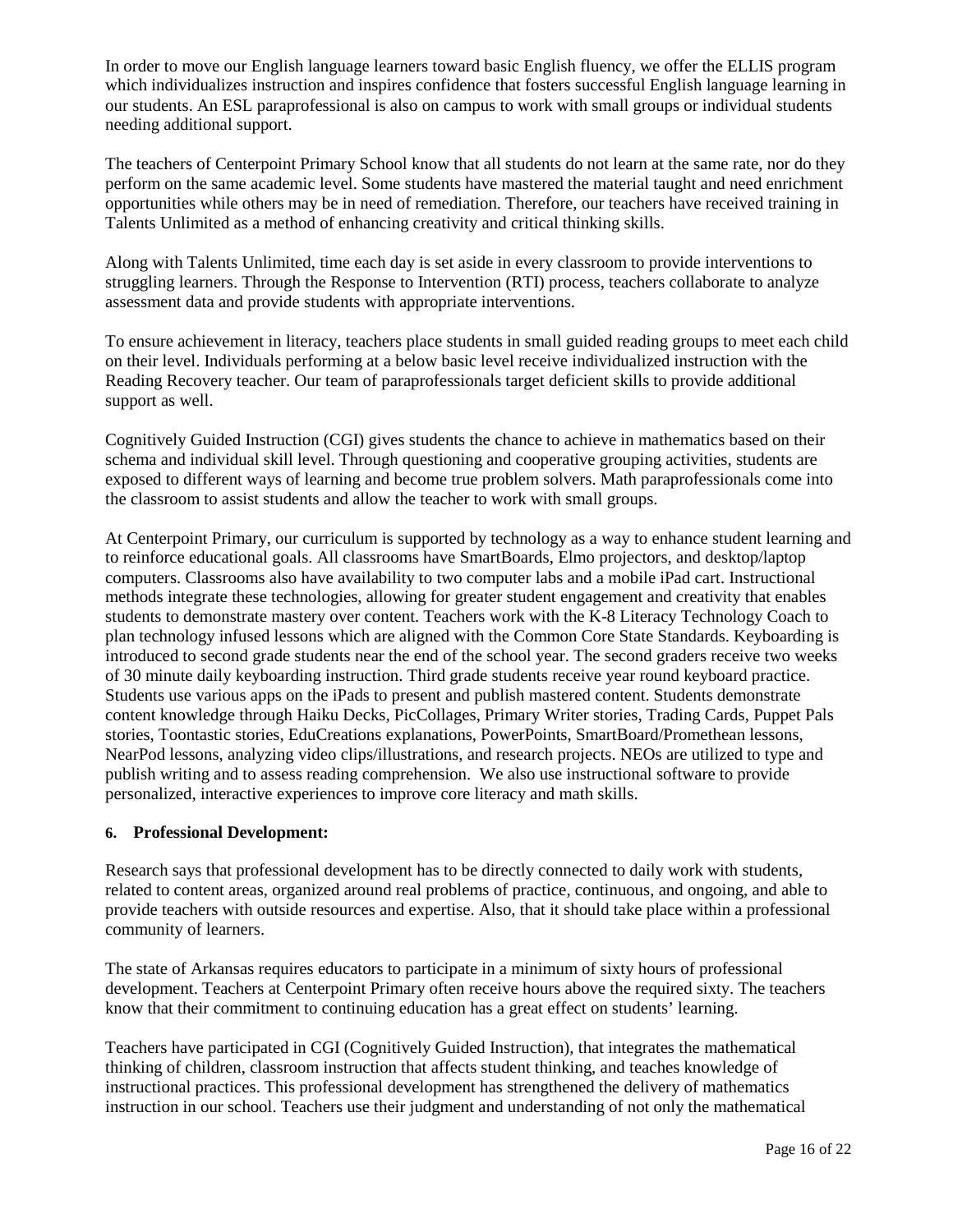processed, but students' thinking of mathematical concepts in order to make informed decisions about extending students' thinking.

Teachers have also received training in a balanced literacy approach to teaching reading and writing. The balanced literacy approach is a comprehensive program of language arts acquisition that is deep-rooted in the belief that teachers should be constantly aware of students' individual needs and progress. It contains all of the components necessary for students to master written and oral communication.

Teachers have received training for the balanced literacy approach through ELLA (Early Literacy Learning in Arkansas), Effective Literacy and through embedded professional development provided by the building literacy coach. Balanced literacy is also supported through training from our local educational cooperative literacy specialists and outside consultants.

The staff at Centerpoint made several visits to neighboring schools to gain a better understating of how to effectively manage and implement the components of balanced literacy. Support and understanding was also been gained through PLC meetings, grade level meetings, vertical team meetings and book studies.

Other professional development that has had an impact on students learning has been Academic Dialogue/Collaborative Grouping. Teachers have been trained to present lessons using cooperative groups and guided questions that give students opportunities to problem solve through small group discussions. The importance of questioning for deeper understanding and evidence to support their thinking has also been a focus of our professional development.

At Centerpoint Primary we believe that teacher training is collaborative, linked to learning, has been sustained over time, job embedded and results driven. We continue to reflect and evaluate the structure we have in place to make sure that it supports teachers' instructional practices that engage, differentiate and promote the best learning possible for our students.

### **7. School Leadership**

In the 2011-2012 school year, Centerpoint Primary school received a new principal with ambition to lead the school to great achievement. With high expectations of both teachers and students, he aspired to build respectful relationships that would create a sense of community in the school.

The Centerpoint Primary School's philosophy is to build success through team collaboration and data driven decision making. It is the intent of the principal to foster a positive climate that will not only motivate the students, but the teachers as well. It is through this group effort that the students at Centerpoint Primary School will become the leaders of tomorrow.

Leading by example, the principal collaborates regularly with the literacy, math and technology facilitators as well as the curriculum director to evaluate data, develop strategic plans of action, and review instructional programs to ensure that the academic and non-academic needs of all students are met. He also attends grade level PLC meetings to participate in discussions and instill a positive attitude towards change and student success. A leadership team was formed that consisted of a representative from each grade to attend a Professional Learning Communities at Work Institute. It is from the collaboration and PLC meetings that is was determined to focus on cooperative learning and higher order questioning strategies. In order to support the teachers with this new endeavor, the principal and curriculum director brought in an educational specialist to share and model methods for using these strategies in the classroom.

Centerpoint Primary builds relationships with students that extend over to parents and community. It is these individuals that share acquired knowledge from teachers to enrich, mentor, and accelerate student learning. In addition, the PTO supports the teachers by purchasing materials and supplies for their classroom and by volunteering to help with various events which cultivates the school to home relationship.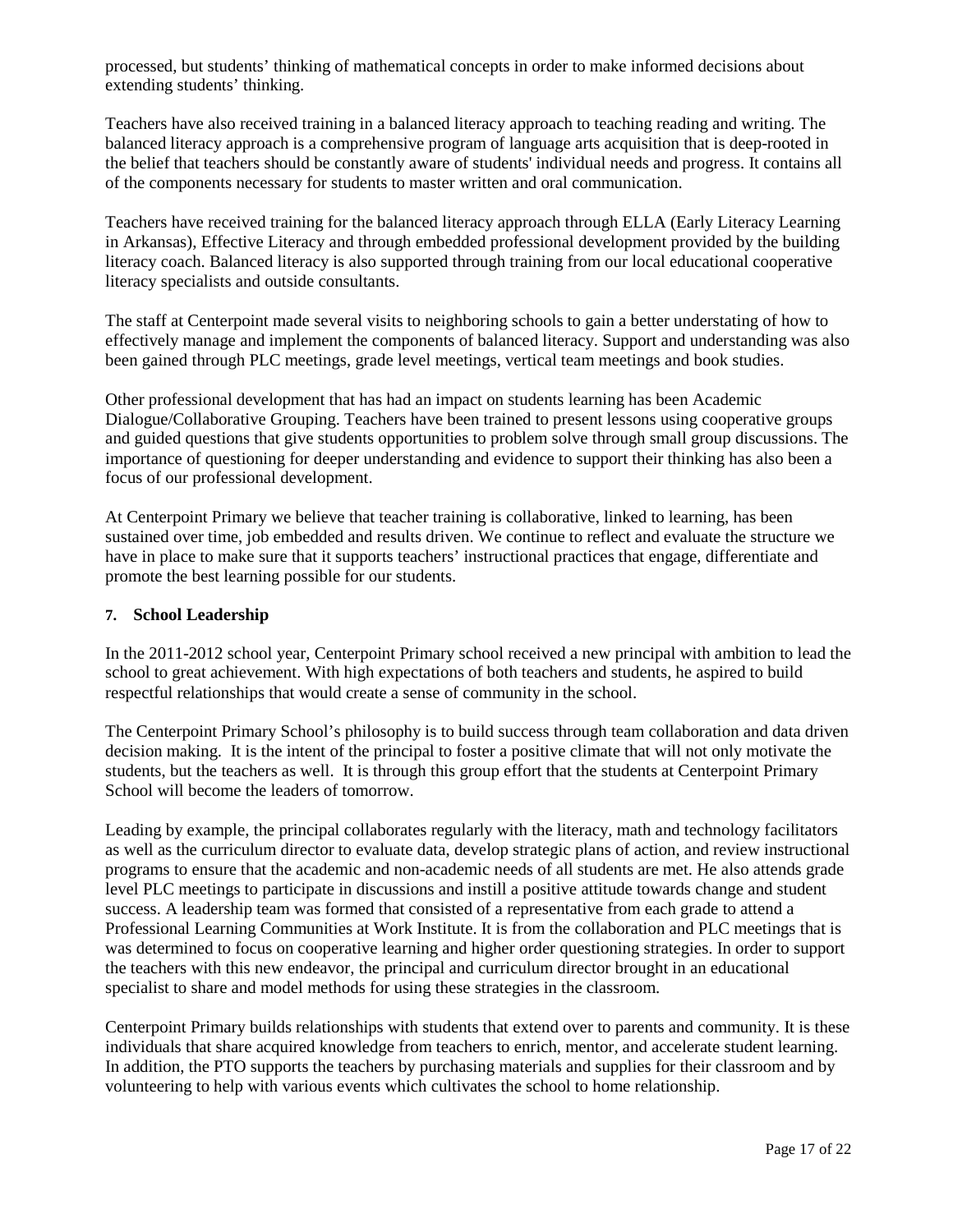Centerpoint Primary staff agrees that each child carries a collective responsibility and that we have a common purpose of ensuring that every student reaches his potential academically, socially, emotionally, and personally. Through our leadership abilities and collaboration, we develop the whole child and guarantee a proper education today for personal success tomorrow.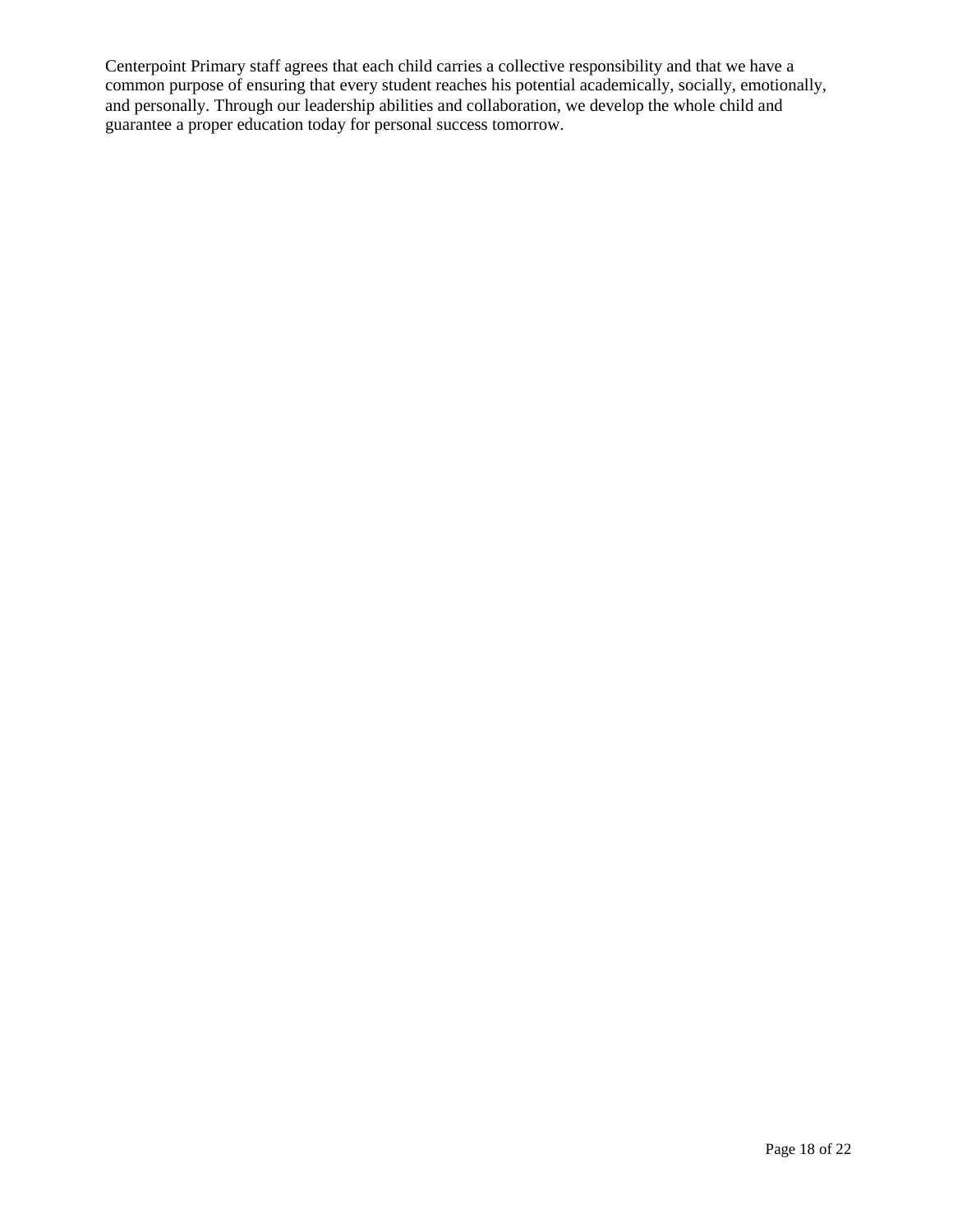# **STATE CRITERION--REFERENCED TESTS**

**Subject:** <u>Math</u> **Test:** <u>Augmented Benchmark</u><br> **All Students Tested/Grade:** 3 **Test: Edition/Publication Year:** 20 Publisher: **Arkansas Comprehensive Testing, Assessment**, and Accountability Program

**All Students Tested/Grade:** 3 **Edition/Publication Year:** 2013

| School Year                      | 2012-2013       | 2011-2012 | 2010-2011        | 2009-2010      | 2008-2009      |
|----------------------------------|-----------------|-----------|------------------|----------------|----------------|
| Testing month                    | Apr             | Apr       | Apr              | Apr            | Apr            |
| <b>SCHOOL SCORES*</b>            |                 |           |                  |                |                |
| % Proficient plus % Advanced     | 98              | 99        | 88               | 76             | 84             |
| % Advanced                       | 83              | 73        | 49               | 32             | 47             |
| Number of students tested        | 72              | 70        | 68               | 71             | 73             |
| Percent of total students tested | 100             | 100       | 100              | 100            | 100            |
| Number of students tested with   |                 |           |                  |                |                |
| alternative assessment           |                 |           |                  |                |                |
| % of students tested with        |                 |           |                  |                |                |
| alternative assessment           |                 |           |                  |                |                |
| <b>SUBGROUP SCORES</b>           |                 |           |                  |                |                |
| 1. Free and Reduced-Price        |                 |           |                  |                |                |
| Meals/Socio-Economic/            |                 |           |                  |                |                |
| <b>Disadvantaged Students</b>    |                 |           |                  |                |                |
| % Proficient plus % Advanced     | 98              | 98        | 90               | 75             | 82             |
| % Advanced                       | 82              | 70        | 42               | 23             | 39             |
| Number of students tested        | $\overline{56}$ | 50        | 50               | 48             | 51             |
| 2. Students receiving Special    |                 |           |                  |                |                |
| <b>Education</b>                 |                 |           |                  |                |                |
| % Proficient plus % Advanced     | 100             | 80        | 38               | 60             | 50             |
| % Advanced                       | 100             | 20        | $\boldsymbol{0}$ | $\overline{0}$ | 25             |
| Number of students tested        | $\overline{5}$  | 5         | 8                | 5              | $\overline{4}$ |
| 3. English Language Learner      |                 |           |                  |                |                |
| <b>Students</b>                  |                 |           |                  |                |                |
| % Proficient plus % Advanced     | 100             | 93        | 100              | 73             | 100            |
| % Advanced                       | 53              | 62        | 47               | 18             | 33             |
| Number of students tested        | 17              | 13        | 16               | 11             | 12             |
| 4. Hispanic or Latino            |                 |           |                  |                |                |
| <b>Students</b>                  |                 |           |                  |                |                |
| % Proficient plus % Advanced     | 100             | 91        | 100              | 75             | 100            |
| % Advanced                       | 56              | 58        | 47               | 17             | 42             |
| Number of students tested        | 18              | 12        | 17               | 12             | 12             |
| 5. African- American             |                 |           |                  |                |                |
| <b>Students</b>                  |                 |           |                  |                |                |
| % Proficient plus % Advanced     |                 |           |                  |                |                |
| % Advanced                       |                 |           |                  |                |                |
| Number of students tested        |                 |           |                  |                |                |
| <b>6. Asian Students</b>         |                 |           |                  |                |                |
| % Proficient plus % Advanced     |                 |           |                  |                |                |
| % Advanced                       |                 |           |                  |                |                |
| Number of students tested        |                 |           |                  |                |                |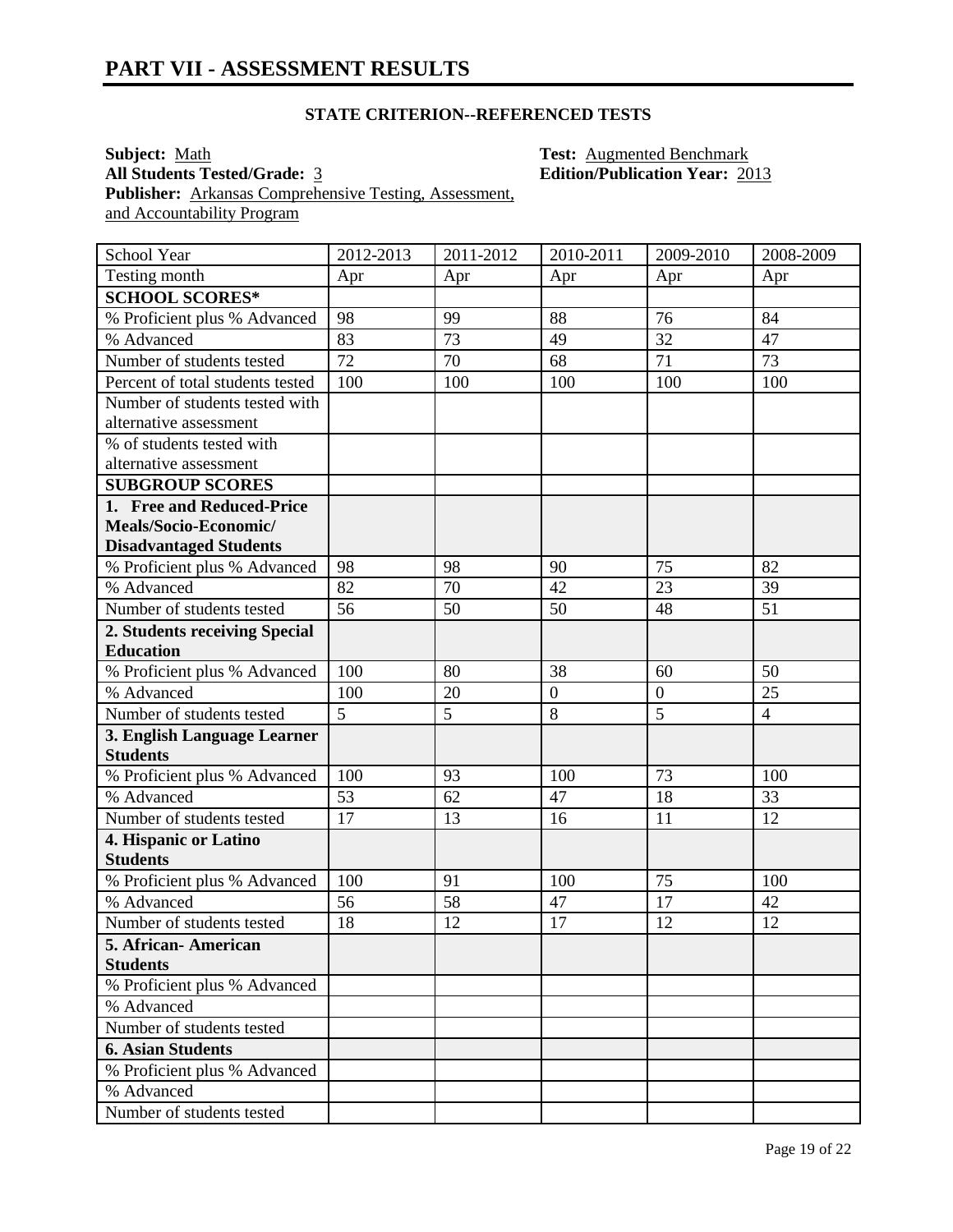| 7. American Indian or                                           |    |     |    |    |    |
|-----------------------------------------------------------------|----|-----|----|----|----|
| <b>Alaska Native Students</b>                                   |    |     |    |    |    |
| % Proficient plus % Advanced                                    |    |     |    |    |    |
| % Advanced                                                      |    |     |    |    |    |
| Number of students tested                                       |    |     |    |    |    |
| 8. Native Hawaiian or other<br><b>Pacific Islander Students</b> |    |     |    |    |    |
| % Proficient plus % Advanced                                    |    |     |    |    |    |
| % Advanced                                                      |    |     |    |    |    |
| Number of students tested                                       |    |     |    |    |    |
| 9. White Students                                               |    |     |    |    |    |
|                                                                 | 99 | 100 | 84 | 76 | 81 |
| % Proficient plus % Advanced                                    |    |     |    |    |    |
| % Advanced                                                      | 93 | 76  | 47 | 35 | 50 |
| Number of students tested                                       | 54 | 55  | 49 | 58 | 58 |
| <b>10. Two or More Races</b>                                    |    |     |    |    |    |
| identified Students                                             |    |     |    |    |    |
| % Proficient plus % Advanced                                    |    |     |    |    |    |
| % Advanced                                                      |    |     |    |    |    |
| Number of students tested                                       |    |     |    |    |    |
| 11. Other 1: Other 1                                            |    |     |    |    |    |
| % Proficient plus % Advanced                                    |    |     |    |    |    |
| % Advanced                                                      |    |     |    |    |    |
| Number of students tested                                       |    |     |    |    |    |
| 12. Other 2: Other 2                                            |    |     |    |    |    |
| % Proficient plus % Advanced                                    |    |     |    |    |    |
| % Advanced                                                      |    |     |    |    |    |
| Number of students tested                                       |    |     |    |    |    |
| 13. Other 3: Other 3                                            |    |     |    |    |    |
| % Proficient plus % Advanced                                    |    |     |    |    |    |
| % Advanced                                                      |    |     |    |    |    |
| Number of students tested                                       |    |     |    |    |    |

**NOTES:**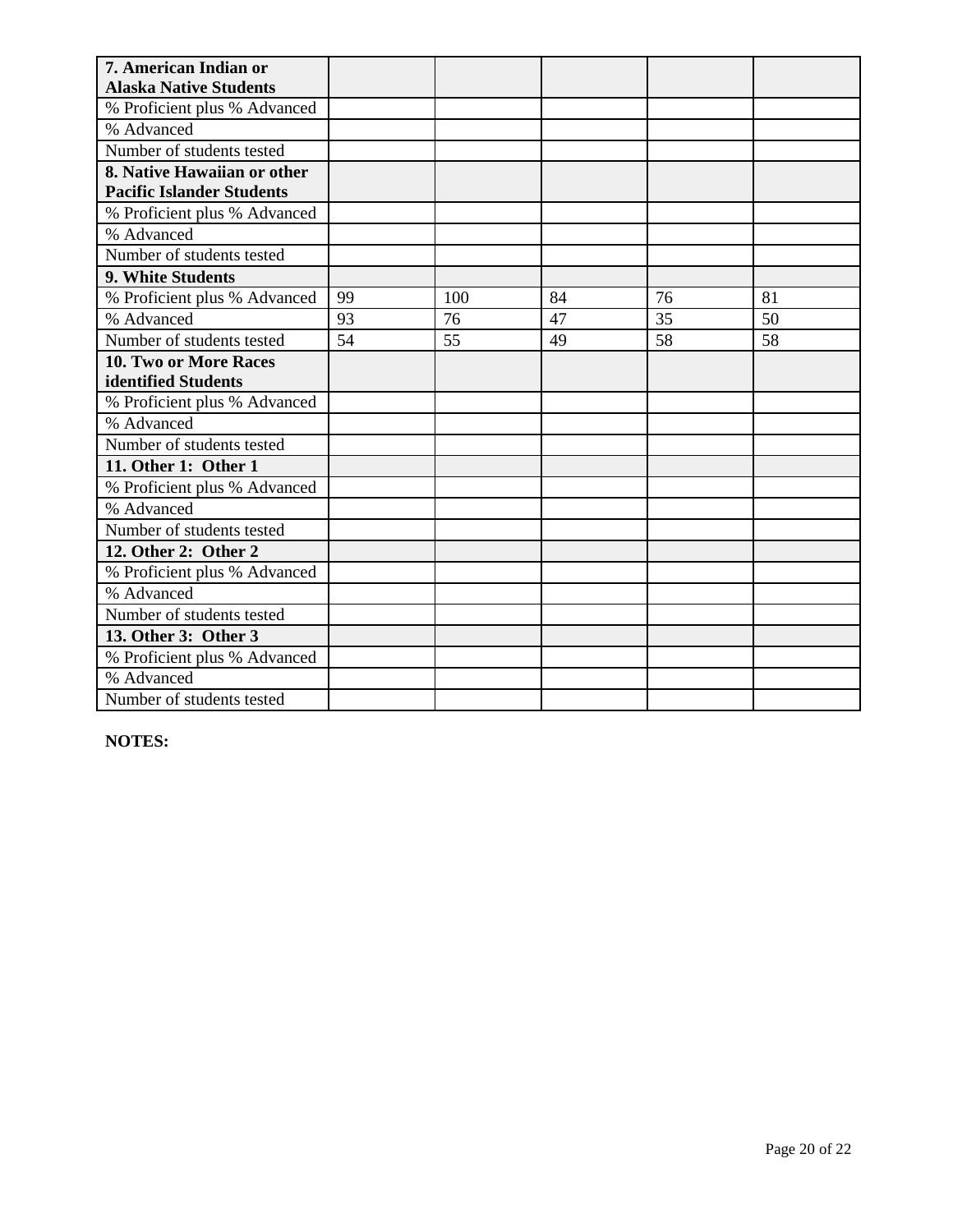#### **STATE CRITERION--REFERENCED TESTS**

# **Subject:** <u>Reading/ELA</u> **Test:** <u>Augmented Benchmark</u><br> **All Students Tested/Grade:** <u>3</u> **Test: Augmented Benchmark**<br> **Edition/Publication Year:** 20 **Publisher:** Arkansas Comprehensive Testing, Assessment, and Accountability Program

# **All Students Tested/Grade:** 3 **Edition/Publication Year:** 2013

| School Year                              | 2012-2013      | 2011-2012        | 2010-2011    | 2009-2010        | 2008-2009        |
|------------------------------------------|----------------|------------------|--------------|------------------|------------------|
| Testing month                            | Apr            | Apr              | Apr          | Apr              | Apr              |
| <b>SCHOOL SCORES*</b>                    |                |                  |              |                  |                  |
| % Proficient plus % Advanced             | 96             | 83               | 63           | 61               | 57               |
| % Advanced                               | 64             | 49               | 20           | 30               | 21               |
| Number of students tested                | 72             | 70               | 68           | 71               | 73               |
| Percent of total students tested         | 100            | 100              | 100          | 100              | 100              |
| Number of students tested with           |                |                  |              |                  |                  |
| alternative assessment                   |                |                  |              |                  |                  |
| % of students tested with                |                |                  |              |                  |                  |
| alternative assessment                   |                |                  |              |                  |                  |
| <b>SUBGROUP SCORES</b>                   |                |                  |              |                  |                  |
| 1. Free and Reduced-Price                |                |                  |              |                  |                  |
| Meals/Socio-Economic/                    |                |                  |              |                  |                  |
| <b>Disadvantaged Students</b>            |                |                  |              |                  |                  |
| % Proficient plus % Advanced             | 95             | 78               | 63           | 54               | 49               |
| % Advanced                               | 57             | 50               | 15           | 29               | 6                |
| Number of students tested                | 56             | 50               | 50           | 48               | 51               |
| 2. Students receiving Special            |                |                  |              |                  |                  |
| <b>Education</b>                         |                |                  |              |                  |                  |
| % Proficient plus % Advanced             | 80             | 40               | 67           | 40               | $\overline{0}$   |
| % Advanced                               | 40             | $\boldsymbol{0}$ | $\mathbf{0}$ | $\boldsymbol{0}$ | $\boldsymbol{0}$ |
| Number of students tested                | $\overline{5}$ | $\overline{5}$   | 8            | $\overline{5}$   | $\overline{4}$   |
| 3. English Language Learner              |                |                  |              |                  |                  |
| <b>Students</b>                          |                |                  |              |                  |                  |
| % Proficient plus % Advanced             | 94             | 76               | 67           | 63               | 41               |
| % Advanced                               | 53             | 38               | 20           | 27               | 8                |
| Number of students tested                | 17             | 13               | 16           | 11               | 12               |
| 4. Hispanic or Latino<br><b>Students</b> |                |                  |              |                  |                  |
| % Proficient plus % Advanced             | 95             | 75               | 67           | 66               | 42               |
| % Advanced                               | 56             | 42               | 20           | 33               | $\boldsymbol{0}$ |
| Number of students tested                |                |                  | 17           | 12               |                  |
|                                          | 18             | 12               |              |                  | 12               |
| 5. African- American<br><b>Students</b>  |                |                  |              |                  |                  |
| % Proficient plus % Advanced             |                |                  |              |                  |                  |
| % Advanced                               |                |                  |              |                  |                  |
| Number of students tested                |                |                  |              |                  |                  |
| <b>6. Asian Students</b>                 |                |                  |              |                  |                  |
| % Proficient plus % Advanced             |                |                  |              |                  |                  |
| % Advanced                               |                |                  |              |                  |                  |
| Number of students tested                |                |                  |              |                  |                  |
| 7. American Indian or                    |                |                  |              |                  |                  |
| <b>Alaska Native Students</b>            |                |                  |              |                  |                  |
| % Proficient plus % Advanced             |                |                  |              |                  |                  |